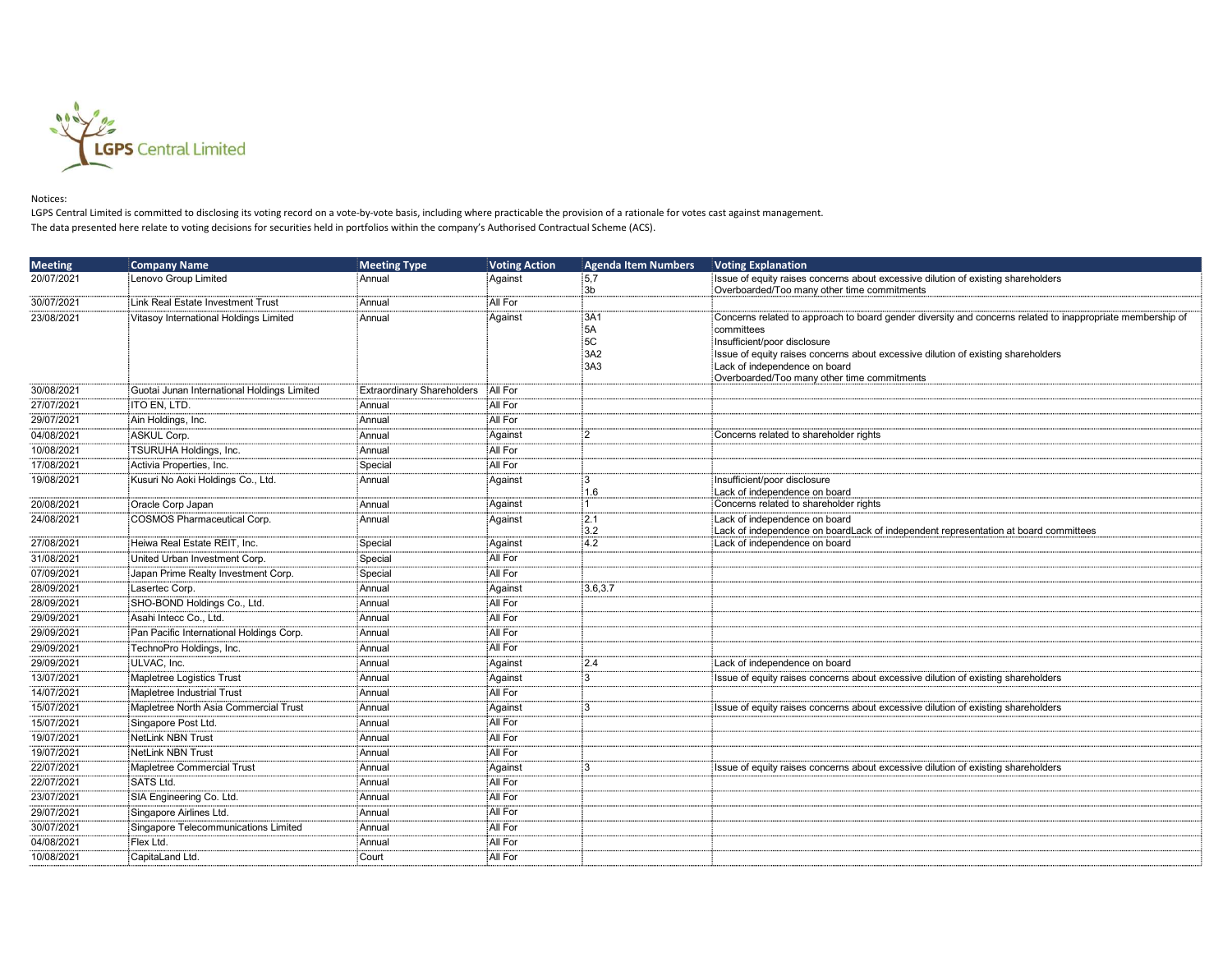| <b>Meeting</b> | <b>Company Name</b>                            | <b>Meeting Type</b>               | <b>Voting Action</b> | <b>Agenda Item Numbers</b>                               | <b>Voting Explanation</b>                                                                                                                                                                                                                                                              |
|----------------|------------------------------------------------|-----------------------------------|----------------------|----------------------------------------------------------|----------------------------------------------------------------------------------------------------------------------------------------------------------------------------------------------------------------------------------------------------------------------------------------|
| 10/08/2021     | CapitaLand Ltd.                                | <b>Extraordinary Shareholders</b> | All For              |                                                          |                                                                                                                                                                                                                                                                                        |
| 23/08/2021     | Sembcorp Marine Ltd.                           | <b>Extraordinary Shareholders</b> | All For              |                                                          |                                                                                                                                                                                                                                                                                        |
| 10/09/2021     | Singapore Press Holdings Ltd.                  | <b>Extraordinary Shareholders</b> | All For              |                                                          |                                                                                                                                                                                                                                                                                        |
| 14/07/2021     | Helixmith Co., Ltd.                            | Special                           | Against              | 1,2.4,2.5,2.6<br>3.6, 3.7, 4, 5.1, 5.2                   | SH: For shareholder resolution, against management recommendation / Shareholder proposal promotes<br>appropriate accountability or incentivisation<br>SH: For shareholder resolution, against management recommendation / Shareholder proposal promotes<br>enhanced shareholder rights |
| 20/07/2021     | Mando Corp.                                    | Special                           | All For              |                                                          |                                                                                                                                                                                                                                                                                        |
| 26/07/2021     | KEPCO Plant Service & Engineering Co., Ltd.    | Special                           | All For              |                                                          |                                                                                                                                                                                                                                                                                        |
| 10/08/2021     | Korea Electric Power Corp.                     | Special                           | All For              |                                                          |                                                                                                                                                                                                                                                                                        |
| 13/08/2021     | <sup>∶</sup> SillaJen. Inc.                    | Special                           | Against              | 3                                                        | Insufficient/poor disclosure                                                                                                                                                                                                                                                           |
| 31/08/2021     | Solus Advanced Materials Co Ltd.               | Special                           | All For              |                                                          |                                                                                                                                                                                                                                                                                        |
| 10/09/2021     | Doosan Infracore Co., Ltd.                     | Special                           | All For              |                                                          |                                                                                                                                                                                                                                                                                        |
|                |                                                |                                   | All For              |                                                          |                                                                                                                                                                                                                                                                                        |
| 16/09/2021     | SK Innovation Co., Ltd.                        | Special                           |                      |                                                          |                                                                                                                                                                                                                                                                                        |
| 08/07/2021     | Accton Technology Corp.                        | Annual                            | Against              | 3.1,3.6                                                  |                                                                                                                                                                                                                                                                                        |
| 09/07/2021     | Acer, Inc.                                     | : Annual                          | All For              |                                                          |                                                                                                                                                                                                                                                                                        |
| 09/07/2021     | SINBON Electronics Co., Ltd.                   | Annual                            | Against              | 4.2, 4.3, 4.4, 4.5, 4.6, 4.7, 4.8                        | Lack of independence on board                                                                                                                                                                                                                                                          |
| 20/08/2021     | Chunghwa Telecom Co., Ltd.                     | Annual                            | All For              |                                                          |                                                                                                                                                                                                                                                                                        |
| 15/07/2021     | AusNet Services Ltd.                           | Annual                            | Against              | $\ddot{\text{3}}$<br>2a,2b                               | Apparent failure to link pay and appropriate performance<br>Concerns related to approach to board gender diversity                                                                                                                                                                     |
| 28/07/2021     | ALS Ltd.                                       | :<br>Annual                       | Against              | 3                                                        | Apparent failure to link pay and appropriate performance<br>Concerns related to approach to board gender diversity                                                                                                                                                                     |
| 29/07/2021     | Macquarie Group Limited                        | : Annual                          | Against              | 6                                                        | Concerns to protect shareholder value                                                                                                                                                                                                                                                  |
| 01/09/2021     | Metcash Limited                                | Annual                            | Against              | 3,4a,4b                                                  | Apparent failure to link pay and appropriate performance                                                                                                                                                                                                                               |
| 22/09/2021     | AGL Energy Limited                             | Annual                            | Against              | 6b                                                       | SH: For shareholder resolution, against management recommendation / Shareholder proposal promotes better<br>management of ESG opportunities and risks                                                                                                                                  |
| 23/09/2021     | Suncorp Group Limited                          | Annual                            | Against              | $\overline{1}$                                           | Apparent failure to link pay and appropriate performance                                                                                                                                                                                                                               |
| 29/09/2021     | ASX Limited                                    | Annual                            | Against              | $\overline{4}$<br>3b                                     | Apparent failure to link pay and appropriate performance<br>Concerns related to inappropriate membership of committees                                                                                                                                                                 |
| 12/07/2021     | Kiwi Property Group Ltd.                       | : Annual                          | All For              |                                                          |                                                                                                                                                                                                                                                                                        |
| 29/07/2021     | Ryman Healthcare Ltd.                          | Annual                            | Against              | 2.4<br>2.3                                               | Lack of independence on board<br>Lack of independence on board Concerns regarding Auditor tenure                                                                                                                                                                                       |
| 12/08/2021     | Xero Limited                                   | Annual                            | All For              |                                                          |                                                                                                                                                                                                                                                                                        |
| 18/08/2021     | Fisher & Paykel Healthcare Corporation Limited | Annual                            | Against              | 4,5<br>$\overline{2}$                                    | Apparent failure to link pay & appropriate performance<br>Concerns related to board gender diversity<br>Concerns related to inappropriate membership of committees                                                                                                                     |
| 19/08/2021     | Infratil Ltd.                                  | : Annual                          | Against              | 4,5                                                      | Apparent failure to link pay & appropriate performance                                                                                                                                                                                                                                 |
|                |                                                |                                   |                      |                                                          | Concerns related to inappropriate membership of committees                                                                                                                                                                                                                             |
| 23/09/2021     | Mercury NZ Ltd.                                | Annual                            | All For              |                                                          |                                                                                                                                                                                                                                                                                        |
| 02/07/2021     | Man Wah Holdings Limited                       | Annual                            | Against              | 8,10                                                     | Issue of equity raises concerns about excessive dilution of existing shareholders                                                                                                                                                                                                      |
| 13/07/2021     | VTech Holdings Ltd.                            | Annual                            | Against              | 3b                                                       | Apparent failure to link pay and appropriate performance<br>Concerns related to approach to board gender diversityConcerns related to succession planning                                                                                                                              |
| 14/07/2021     | Johnson Electric Holdings Ltd.                 | Annual                            | Against              | 7,8<br>4 <sub>c</sub>                                    | Issue of equity raises concerns about excessive dilution of existing shareholders<br>Lack of independence on board                                                                                                                                                                     |
| 18/08/2021     | China Gas Holdings Limited                     | Annual                            | Against              | 3a5,6,7                                                  |                                                                                                                                                                                                                                                                                        |
| 06/09/2021     | Cafe de Coral Holdings Ltd.                    | Annual                            | Against              | 3.2<br>6<br>$\mathbf{a}$                                 | Concerns related to approach to board gender diversity Concerns related to succession planning<br>Insufficient/poor disclosure<br>Issue of equity raises concerns about excessive dilution of existing shareholders                                                                    |
| 11/08/2021     | Sendas Distribuidora SA                        | <b>Extraordinary Shareholders</b> | All For              |                                                          |                                                                                                                                                                                                                                                                                        |
| 20/09/2021     | Petrobras Distribuidora SA                     | <b>Extraordinary Shareholders</b> | Abstain              | 6,7,8,9,10,11,12,13                                      | Cumulative/slate voting in favour of individual candidates/slates                                                                                                                                                                                                                      |
|                |                                                |                                   | Against              | 1,3,4.1,4.2,4.3,4.4,4.5,4.6,4.<br>7,4.8,4.9<br>2.7<br>14 | Insufficient/poor disclosure<br>Concerns related to approach to board gender diversity<br>Concerns related to shareholder rights                                                                                                                                                       |
| 05/07/2021     | BizLink Holding, Inc.                          | Annual                            | Against              | 8.5<br>8.1.8.2.8.4                                       | Concerns related to succession planning<br>Lack of independence on board                                                                                                                                                                                                               |
| 25/07/2021     | Pinduoduo, Inc.                                | : Annual                          | Against              | :5,6                                                     |                                                                                                                                                                                                                                                                                        |
|                |                                                |                                   |                      |                                                          |                                                                                                                                                                                                                                                                                        |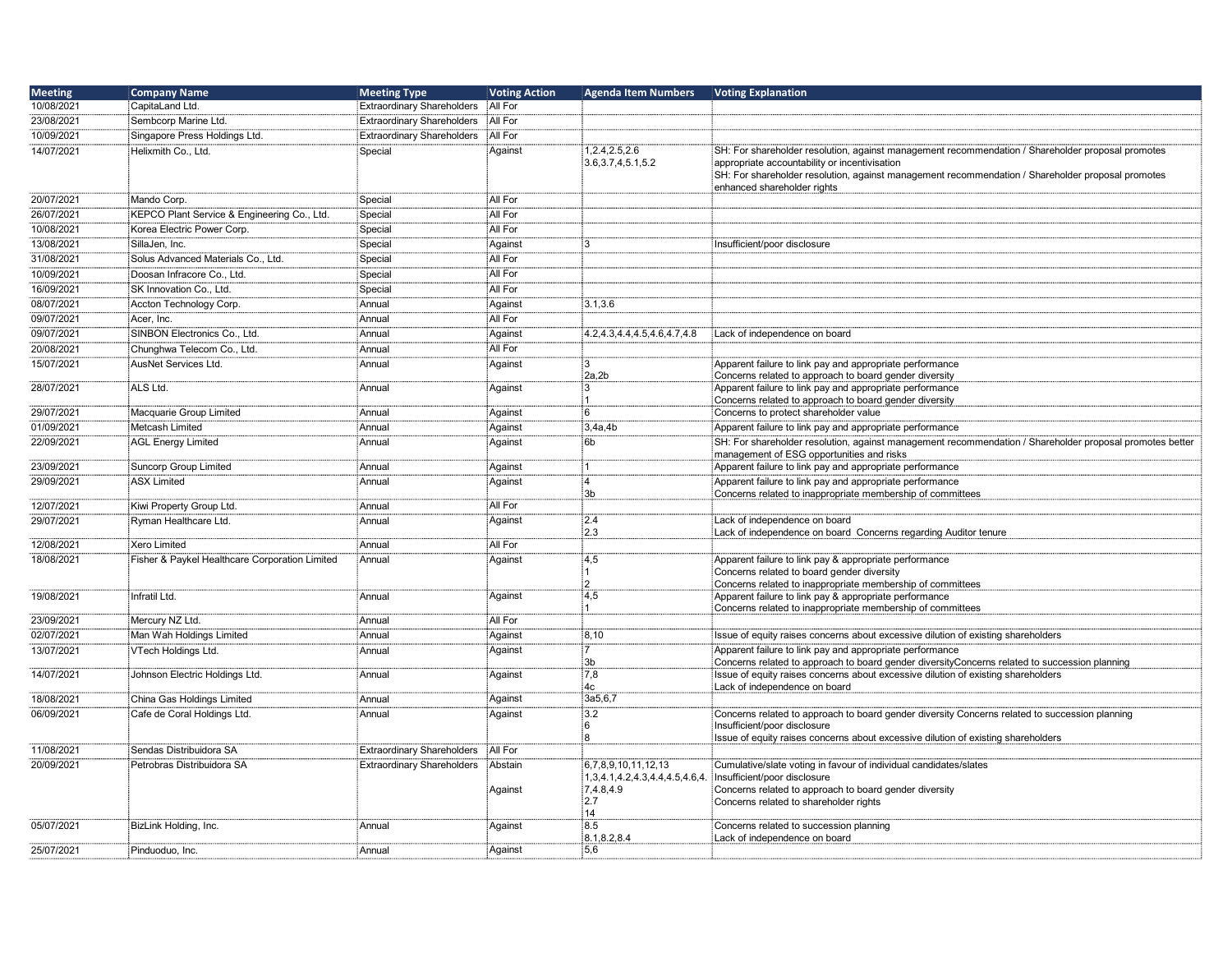| 28/07/2021<br>Chow Tai Fook Jewellery Group Ltd.<br>Annual<br>Against<br>:Зе<br>Concerns related to approach to board gender diversity<br>់8<br>Concerns related to potential conflict of interests and apparent failure to link pay and appropriate performance<br>:5,7<br>Issue of equity raises concerns about excessive dilution of existing shareholders<br>16/08/2021<br>WH Group Ltd. (HK)<br>All For<br><b>Extraordinary Shareholders</b><br>17/08/2021<br>Want Want China Holdings Limited<br>Annual<br>Against<br>:3a1<br>Concerns related to approach to board gender diversity<br>3a2<br>Inadequate management of climate-related risks<br>6.7<br>Issue of equity raises concerns about excessive dilution of existing shareholders<br>All For<br>24/08/2021<br>Geely Automobile Holdings Limited<br><b>Extraordinary Shareholders</b><br>All For<br>27/08/2021<br>Vietnam Enterprise Investments Ltd.<br>Annual<br>01/09/2021<br>Bilibili, Inc.<br>All For<br><b>Extraordinary Shareholders</b><br>01/09/2021<br>Bilibili, Inc.<br>All For<br>Special<br>All For<br><b>Extraordinary Shareholders</b><br>08/09/2021<br>Zhongsheng Group Holdings Ltd.<br>17/09/2021<br>Alibaba Group Holding Ltd.<br>1.1<br>Concerns related to inappropriate membership of committees<br>Annual<br>Against<br>17/09/2021<br>Alibaba Group Holding Ltd.<br>1.1<br>Annual<br>Against<br>Concerns related to inappropriate membership of committees<br>All For<br>23/09/2021<br>China Hongqiao Group Ltd.<br><b>Extraordinary Shareholders</b><br>28/09/2021<br>Tongcheng-Elong Holdings Ltd.<br>All For<br><b>Extraordinary Shareholders</b><br>29/09/2021<br>Pinduoduo, Inc.<br><b>Extraordinary Shareholders</b><br>Against<br>Concerns to protect shareholder value<br>09/07/2021<br>Agricultural Bank of China Limited<br><b>Extraordinary Shareholders</b><br>All For<br>All For<br>12/07/2021<br>Huaxin Cement Co., Ltd.<br>Special<br><b>Extraordinary Shareholders</b><br>All For<br>12/07/2021<br>Pharmaron Beijing Co., Ltd.<br>12/07/2021<br>Pharmaron Beijing Co., Ltd.<br>Special<br>All For<br>14/07/2021<br>All For<br>Shanghai Fosun Pharmaceutical (Group) Co., Ltd.<br>Extraordinary Shareholders<br>23/07/2021<br>China Longyuan Power Group Corp. Ltd.<br><b>Extraordinary Shareholders</b><br>All For<br>23/07/2021<br>Special<br>All For<br>China Longyuan Power Group Corp. Ltd.<br>All For<br>29/07/2021<br>Industrial and Commercial Bank of China Limited<br><b>Extraordinary Shareholders</b><br>05/08/2021<br>Ping An Bank Co., Ltd.<br>All For<br>Special<br>Hangzhou Tigermed Consulting Co., Ltd.<br><b>Extraordinary Shareholders</b><br>All For<br>09/08/2021<br>All For<br>11/08/2021<br>LONGi Green Energy Technology Co., Ltd.<br>Special<br>12/08/2021<br>Shanghai Pharmaceuticals Holding Co., Ltd.<br><b>Extraordinary Shareholders</b><br>All For<br>12/08/2021<br>Shanghai Pharmaceuticals Holding Co., Ltd.<br>All For<br>Special<br>20/08/2021<br>Gree Electric Appliances, Inc. of Zhuhai<br>Special<br>All For<br>All For<br>20/08/2021<br>Jiangsu Hengrui Pharmaceuticals Co., Ltd.<br>Special<br>20/08/2021<br>LB Group Co., Ltd.<br>Special<br>iЗ<br>Against<br>Concerns related to shareholder rights<br>23/08/2021<br>Huaxin Cement Co., Ltd.<br>All For<br>Special<br>All For<br>30/08/2021<br>LB Group Co., Ltd.<br>Special<br>30/08/2021<br>WuXi AppTec Co., Ltd.<br>1,2,3,4,5,6<br><b>Extraordinary Shareholders</b><br>Against<br>Apparent failure to link pay and appropriate performance<br>06/09/2021<br>All For<br>Shenzhen Desay Battery Technology Co., Ltd.<br>Special<br>10/09/2021<br>Focus Media Information Technology Co., Ltd.<br>Special<br>All For<br>13/09/2021<br>Huaxin Cement Co., Ltd<br>All For<br>Special<br>All For<br>13/09/2021<br>Zhejiang Supor Co., Ltd.<br>Special<br>15/09/2021<br>Haier Smart Home Co., Ltd.<br><b>Extraordinary Shareholders</b><br>All For<br>15/09/2021<br>Haier Smart Home Co., Ltd.<br>All For<br>Special<br>17/09/2021<br>Midea Group Co. Ltd.<br>Special<br>All For<br>All For<br>22/09/2021<br>Beijing Sinnet Technology Co., Ltd.<br>Special<br>All For<br>23/09/2021<br>New China Life Insurance Co., Ltd.<br><b>Extraordinary Shareholders</b><br>24/09/2021<br>Kweichow Moutai Co., Ltd.<br>Special<br>Against<br>Concerns related to board gender diversity<br>:2<br>Concerns related to shareholder rights<br>:7<br>Concerns to protect shareholder value<br>All For<br>24/09/2021<br>Shandong Weigao Group Medical Polymer Co. Ltd.<br><b>Extraordinary Shareholders</b><br>27/09/2021<br>Hangzhou Tigermed Consulting Co., Ltd.<br><b>Extraordinary Shareholders</b><br>All For<br>All For<br>27/09/2021<br>Hangzhou Tigermed Consulting Co., Ltd.<br>Special | <b>Meeting</b> | <b>Company Name</b>          | <b>Meeting Type</b>               | <b>Voting Action</b> | <b>Agenda Item Numbers</b> | <b>Voting Explanation</b>                  |
|---------------------------------------------------------------------------------------------------------------------------------------------------------------------------------------------------------------------------------------------------------------------------------------------------------------------------------------------------------------------------------------------------------------------------------------------------------------------------------------------------------------------------------------------------------------------------------------------------------------------------------------------------------------------------------------------------------------------------------------------------------------------------------------------------------------------------------------------------------------------------------------------------------------------------------------------------------------------------------------------------------------------------------------------------------------------------------------------------------------------------------------------------------------------------------------------------------------------------------------------------------------------------------------------------------------------------------------------------------------------------------------------------------------------------------------------------------------------------------------------------------------------------------------------------------------------------------------------------------------------------------------------------------------------------------------------------------------------------------------------------------------------------------------------------------------------------------------------------------------------------------------------------------------------------------------------------------------------------------------------------------------------------------------------------------------------------------------------------------------------------------------------------------------------------------------------------------------------------------------------------------------------------------------------------------------------------------------------------------------------------------------------------------------------------------------------------------------------------------------------------------------------------------------------------------------------------------------------------------------------------------------------------------------------------------------------------------------------------------------------------------------------------------------------------------------------------------------------------------------------------------------------------------------------------------------------------------------------------------------------------------------------------------------------------------------------------------------------------------------------------------------------------------------------------------------------------------------------------------------------------------------------------------------------------------------------------------------------------------------------------------------------------------------------------------------------------------------------------------------------------------------------------------------------------------------------------------------------------------------------------------------------------------------------------------------------------------------------------------------------------------------------------------------------------------------------------------------------------------------------------------------------------------------------------------------------------------------------------------------------------------------------------------------------------------------------------------------------------------------------------------------------------------------------------------------------------------------------------------------------------------------------------------------------------------------------------------------------------------------------------------------------------------------------------------------------------------------------------------------------------------------------------------------------------------------------------------------------------------------------------------------------------------------------------------------------------------------------------------------------------------------------------------|----------------|------------------------------|-----------------------------------|----------------------|----------------------------|--------------------------------------------|
|                                                                                                                                                                                                                                                                                                                                                                                                                                                                                                                                                                                                                                                                                                                                                                                                                                                                                                                                                                                                                                                                                                                                                                                                                                                                                                                                                                                                                                                                                                                                                                                                                                                                                                                                                                                                                                                                                                                                                                                                                                                                                                                                                                                                                                                                                                                                                                                                                                                                                                                                                                                                                                                                                                                                                                                                                                                                                                                                                                                                                                                                                                                                                                                                                                                                                                                                                                                                                                                                                                                                                                                                                                                                                                                                                                                                                                                                                                                                                                                                                                                                                                                                                                                                                                                                                                                                                                                                                                                                                                                                                                                                                                                                                                                                                                                 |                |                              |                                   |                      |                            |                                            |
|                                                                                                                                                                                                                                                                                                                                                                                                                                                                                                                                                                                                                                                                                                                                                                                                                                                                                                                                                                                                                                                                                                                                                                                                                                                                                                                                                                                                                                                                                                                                                                                                                                                                                                                                                                                                                                                                                                                                                                                                                                                                                                                                                                                                                                                                                                                                                                                                                                                                                                                                                                                                                                                                                                                                                                                                                                                                                                                                                                                                                                                                                                                                                                                                                                                                                                                                                                                                                                                                                                                                                                                                                                                                                                                                                                                                                                                                                                                                                                                                                                                                                                                                                                                                                                                                                                                                                                                                                                                                                                                                                                                                                                                                                                                                                                                 |                |                              |                                   |                      |                            |                                            |
|                                                                                                                                                                                                                                                                                                                                                                                                                                                                                                                                                                                                                                                                                                                                                                                                                                                                                                                                                                                                                                                                                                                                                                                                                                                                                                                                                                                                                                                                                                                                                                                                                                                                                                                                                                                                                                                                                                                                                                                                                                                                                                                                                                                                                                                                                                                                                                                                                                                                                                                                                                                                                                                                                                                                                                                                                                                                                                                                                                                                                                                                                                                                                                                                                                                                                                                                                                                                                                                                                                                                                                                                                                                                                                                                                                                                                                                                                                                                                                                                                                                                                                                                                                                                                                                                                                                                                                                                                                                                                                                                                                                                                                                                                                                                                                                 |                |                              |                                   |                      |                            |                                            |
|                                                                                                                                                                                                                                                                                                                                                                                                                                                                                                                                                                                                                                                                                                                                                                                                                                                                                                                                                                                                                                                                                                                                                                                                                                                                                                                                                                                                                                                                                                                                                                                                                                                                                                                                                                                                                                                                                                                                                                                                                                                                                                                                                                                                                                                                                                                                                                                                                                                                                                                                                                                                                                                                                                                                                                                                                                                                                                                                                                                                                                                                                                                                                                                                                                                                                                                                                                                                                                                                                                                                                                                                                                                                                                                                                                                                                                                                                                                                                                                                                                                                                                                                                                                                                                                                                                                                                                                                                                                                                                                                                                                                                                                                                                                                                                                 |                |                              |                                   |                      |                            |                                            |
|                                                                                                                                                                                                                                                                                                                                                                                                                                                                                                                                                                                                                                                                                                                                                                                                                                                                                                                                                                                                                                                                                                                                                                                                                                                                                                                                                                                                                                                                                                                                                                                                                                                                                                                                                                                                                                                                                                                                                                                                                                                                                                                                                                                                                                                                                                                                                                                                                                                                                                                                                                                                                                                                                                                                                                                                                                                                                                                                                                                                                                                                                                                                                                                                                                                                                                                                                                                                                                                                                                                                                                                                                                                                                                                                                                                                                                                                                                                                                                                                                                                                                                                                                                                                                                                                                                                                                                                                                                                                                                                                                                                                                                                                                                                                                                                 |                |                              |                                   |                      |                            |                                            |
|                                                                                                                                                                                                                                                                                                                                                                                                                                                                                                                                                                                                                                                                                                                                                                                                                                                                                                                                                                                                                                                                                                                                                                                                                                                                                                                                                                                                                                                                                                                                                                                                                                                                                                                                                                                                                                                                                                                                                                                                                                                                                                                                                                                                                                                                                                                                                                                                                                                                                                                                                                                                                                                                                                                                                                                                                                                                                                                                                                                                                                                                                                                                                                                                                                                                                                                                                                                                                                                                                                                                                                                                                                                                                                                                                                                                                                                                                                                                                                                                                                                                                                                                                                                                                                                                                                                                                                                                                                                                                                                                                                                                                                                                                                                                                                                 |                |                              |                                   |                      |                            |                                            |
|                                                                                                                                                                                                                                                                                                                                                                                                                                                                                                                                                                                                                                                                                                                                                                                                                                                                                                                                                                                                                                                                                                                                                                                                                                                                                                                                                                                                                                                                                                                                                                                                                                                                                                                                                                                                                                                                                                                                                                                                                                                                                                                                                                                                                                                                                                                                                                                                                                                                                                                                                                                                                                                                                                                                                                                                                                                                                                                                                                                                                                                                                                                                                                                                                                                                                                                                                                                                                                                                                                                                                                                                                                                                                                                                                                                                                                                                                                                                                                                                                                                                                                                                                                                                                                                                                                                                                                                                                                                                                                                                                                                                                                                                                                                                                                                 |                |                              |                                   |                      |                            |                                            |
|                                                                                                                                                                                                                                                                                                                                                                                                                                                                                                                                                                                                                                                                                                                                                                                                                                                                                                                                                                                                                                                                                                                                                                                                                                                                                                                                                                                                                                                                                                                                                                                                                                                                                                                                                                                                                                                                                                                                                                                                                                                                                                                                                                                                                                                                                                                                                                                                                                                                                                                                                                                                                                                                                                                                                                                                                                                                                                                                                                                                                                                                                                                                                                                                                                                                                                                                                                                                                                                                                                                                                                                                                                                                                                                                                                                                                                                                                                                                                                                                                                                                                                                                                                                                                                                                                                                                                                                                                                                                                                                                                                                                                                                                                                                                                                                 |                |                              |                                   |                      |                            |                                            |
|                                                                                                                                                                                                                                                                                                                                                                                                                                                                                                                                                                                                                                                                                                                                                                                                                                                                                                                                                                                                                                                                                                                                                                                                                                                                                                                                                                                                                                                                                                                                                                                                                                                                                                                                                                                                                                                                                                                                                                                                                                                                                                                                                                                                                                                                                                                                                                                                                                                                                                                                                                                                                                                                                                                                                                                                                                                                                                                                                                                                                                                                                                                                                                                                                                                                                                                                                                                                                                                                                                                                                                                                                                                                                                                                                                                                                                                                                                                                                                                                                                                                                                                                                                                                                                                                                                                                                                                                                                                                                                                                                                                                                                                                                                                                                                                 |                |                              |                                   |                      |                            |                                            |
|                                                                                                                                                                                                                                                                                                                                                                                                                                                                                                                                                                                                                                                                                                                                                                                                                                                                                                                                                                                                                                                                                                                                                                                                                                                                                                                                                                                                                                                                                                                                                                                                                                                                                                                                                                                                                                                                                                                                                                                                                                                                                                                                                                                                                                                                                                                                                                                                                                                                                                                                                                                                                                                                                                                                                                                                                                                                                                                                                                                                                                                                                                                                                                                                                                                                                                                                                                                                                                                                                                                                                                                                                                                                                                                                                                                                                                                                                                                                                                                                                                                                                                                                                                                                                                                                                                                                                                                                                                                                                                                                                                                                                                                                                                                                                                                 |                |                              |                                   |                      |                            |                                            |
|                                                                                                                                                                                                                                                                                                                                                                                                                                                                                                                                                                                                                                                                                                                                                                                                                                                                                                                                                                                                                                                                                                                                                                                                                                                                                                                                                                                                                                                                                                                                                                                                                                                                                                                                                                                                                                                                                                                                                                                                                                                                                                                                                                                                                                                                                                                                                                                                                                                                                                                                                                                                                                                                                                                                                                                                                                                                                                                                                                                                                                                                                                                                                                                                                                                                                                                                                                                                                                                                                                                                                                                                                                                                                                                                                                                                                                                                                                                                                                                                                                                                                                                                                                                                                                                                                                                                                                                                                                                                                                                                                                                                                                                                                                                                                                                 |                |                              |                                   |                      |                            |                                            |
|                                                                                                                                                                                                                                                                                                                                                                                                                                                                                                                                                                                                                                                                                                                                                                                                                                                                                                                                                                                                                                                                                                                                                                                                                                                                                                                                                                                                                                                                                                                                                                                                                                                                                                                                                                                                                                                                                                                                                                                                                                                                                                                                                                                                                                                                                                                                                                                                                                                                                                                                                                                                                                                                                                                                                                                                                                                                                                                                                                                                                                                                                                                                                                                                                                                                                                                                                                                                                                                                                                                                                                                                                                                                                                                                                                                                                                                                                                                                                                                                                                                                                                                                                                                                                                                                                                                                                                                                                                                                                                                                                                                                                                                                                                                                                                                 |                |                              |                                   |                      |                            |                                            |
|                                                                                                                                                                                                                                                                                                                                                                                                                                                                                                                                                                                                                                                                                                                                                                                                                                                                                                                                                                                                                                                                                                                                                                                                                                                                                                                                                                                                                                                                                                                                                                                                                                                                                                                                                                                                                                                                                                                                                                                                                                                                                                                                                                                                                                                                                                                                                                                                                                                                                                                                                                                                                                                                                                                                                                                                                                                                                                                                                                                                                                                                                                                                                                                                                                                                                                                                                                                                                                                                                                                                                                                                                                                                                                                                                                                                                                                                                                                                                                                                                                                                                                                                                                                                                                                                                                                                                                                                                                                                                                                                                                                                                                                                                                                                                                                 |                |                              |                                   |                      |                            |                                            |
|                                                                                                                                                                                                                                                                                                                                                                                                                                                                                                                                                                                                                                                                                                                                                                                                                                                                                                                                                                                                                                                                                                                                                                                                                                                                                                                                                                                                                                                                                                                                                                                                                                                                                                                                                                                                                                                                                                                                                                                                                                                                                                                                                                                                                                                                                                                                                                                                                                                                                                                                                                                                                                                                                                                                                                                                                                                                                                                                                                                                                                                                                                                                                                                                                                                                                                                                                                                                                                                                                                                                                                                                                                                                                                                                                                                                                                                                                                                                                                                                                                                                                                                                                                                                                                                                                                                                                                                                                                                                                                                                                                                                                                                                                                                                                                                 |                |                              |                                   |                      |                            |                                            |
|                                                                                                                                                                                                                                                                                                                                                                                                                                                                                                                                                                                                                                                                                                                                                                                                                                                                                                                                                                                                                                                                                                                                                                                                                                                                                                                                                                                                                                                                                                                                                                                                                                                                                                                                                                                                                                                                                                                                                                                                                                                                                                                                                                                                                                                                                                                                                                                                                                                                                                                                                                                                                                                                                                                                                                                                                                                                                                                                                                                                                                                                                                                                                                                                                                                                                                                                                                                                                                                                                                                                                                                                                                                                                                                                                                                                                                                                                                                                                                                                                                                                                                                                                                                                                                                                                                                                                                                                                                                                                                                                                                                                                                                                                                                                                                                 |                |                              |                                   |                      |                            |                                            |
|                                                                                                                                                                                                                                                                                                                                                                                                                                                                                                                                                                                                                                                                                                                                                                                                                                                                                                                                                                                                                                                                                                                                                                                                                                                                                                                                                                                                                                                                                                                                                                                                                                                                                                                                                                                                                                                                                                                                                                                                                                                                                                                                                                                                                                                                                                                                                                                                                                                                                                                                                                                                                                                                                                                                                                                                                                                                                                                                                                                                                                                                                                                                                                                                                                                                                                                                                                                                                                                                                                                                                                                                                                                                                                                                                                                                                                                                                                                                                                                                                                                                                                                                                                                                                                                                                                                                                                                                                                                                                                                                                                                                                                                                                                                                                                                 |                |                              |                                   |                      |                            |                                            |
|                                                                                                                                                                                                                                                                                                                                                                                                                                                                                                                                                                                                                                                                                                                                                                                                                                                                                                                                                                                                                                                                                                                                                                                                                                                                                                                                                                                                                                                                                                                                                                                                                                                                                                                                                                                                                                                                                                                                                                                                                                                                                                                                                                                                                                                                                                                                                                                                                                                                                                                                                                                                                                                                                                                                                                                                                                                                                                                                                                                                                                                                                                                                                                                                                                                                                                                                                                                                                                                                                                                                                                                                                                                                                                                                                                                                                                                                                                                                                                                                                                                                                                                                                                                                                                                                                                                                                                                                                                                                                                                                                                                                                                                                                                                                                                                 |                |                              |                                   |                      |                            |                                            |
|                                                                                                                                                                                                                                                                                                                                                                                                                                                                                                                                                                                                                                                                                                                                                                                                                                                                                                                                                                                                                                                                                                                                                                                                                                                                                                                                                                                                                                                                                                                                                                                                                                                                                                                                                                                                                                                                                                                                                                                                                                                                                                                                                                                                                                                                                                                                                                                                                                                                                                                                                                                                                                                                                                                                                                                                                                                                                                                                                                                                                                                                                                                                                                                                                                                                                                                                                                                                                                                                                                                                                                                                                                                                                                                                                                                                                                                                                                                                                                                                                                                                                                                                                                                                                                                                                                                                                                                                                                                                                                                                                                                                                                                                                                                                                                                 |                |                              |                                   |                      |                            |                                            |
|                                                                                                                                                                                                                                                                                                                                                                                                                                                                                                                                                                                                                                                                                                                                                                                                                                                                                                                                                                                                                                                                                                                                                                                                                                                                                                                                                                                                                                                                                                                                                                                                                                                                                                                                                                                                                                                                                                                                                                                                                                                                                                                                                                                                                                                                                                                                                                                                                                                                                                                                                                                                                                                                                                                                                                                                                                                                                                                                                                                                                                                                                                                                                                                                                                                                                                                                                                                                                                                                                                                                                                                                                                                                                                                                                                                                                                                                                                                                                                                                                                                                                                                                                                                                                                                                                                                                                                                                                                                                                                                                                                                                                                                                                                                                                                                 |                |                              |                                   |                      |                            |                                            |
|                                                                                                                                                                                                                                                                                                                                                                                                                                                                                                                                                                                                                                                                                                                                                                                                                                                                                                                                                                                                                                                                                                                                                                                                                                                                                                                                                                                                                                                                                                                                                                                                                                                                                                                                                                                                                                                                                                                                                                                                                                                                                                                                                                                                                                                                                                                                                                                                                                                                                                                                                                                                                                                                                                                                                                                                                                                                                                                                                                                                                                                                                                                                                                                                                                                                                                                                                                                                                                                                                                                                                                                                                                                                                                                                                                                                                                                                                                                                                                                                                                                                                                                                                                                                                                                                                                                                                                                                                                                                                                                                                                                                                                                                                                                                                                                 |                |                              |                                   |                      |                            |                                            |
|                                                                                                                                                                                                                                                                                                                                                                                                                                                                                                                                                                                                                                                                                                                                                                                                                                                                                                                                                                                                                                                                                                                                                                                                                                                                                                                                                                                                                                                                                                                                                                                                                                                                                                                                                                                                                                                                                                                                                                                                                                                                                                                                                                                                                                                                                                                                                                                                                                                                                                                                                                                                                                                                                                                                                                                                                                                                                                                                                                                                                                                                                                                                                                                                                                                                                                                                                                                                                                                                                                                                                                                                                                                                                                                                                                                                                                                                                                                                                                                                                                                                                                                                                                                                                                                                                                                                                                                                                                                                                                                                                                                                                                                                                                                                                                                 |                |                              |                                   |                      |                            |                                            |
|                                                                                                                                                                                                                                                                                                                                                                                                                                                                                                                                                                                                                                                                                                                                                                                                                                                                                                                                                                                                                                                                                                                                                                                                                                                                                                                                                                                                                                                                                                                                                                                                                                                                                                                                                                                                                                                                                                                                                                                                                                                                                                                                                                                                                                                                                                                                                                                                                                                                                                                                                                                                                                                                                                                                                                                                                                                                                                                                                                                                                                                                                                                                                                                                                                                                                                                                                                                                                                                                                                                                                                                                                                                                                                                                                                                                                                                                                                                                                                                                                                                                                                                                                                                                                                                                                                                                                                                                                                                                                                                                                                                                                                                                                                                                                                                 |                |                              |                                   |                      |                            |                                            |
|                                                                                                                                                                                                                                                                                                                                                                                                                                                                                                                                                                                                                                                                                                                                                                                                                                                                                                                                                                                                                                                                                                                                                                                                                                                                                                                                                                                                                                                                                                                                                                                                                                                                                                                                                                                                                                                                                                                                                                                                                                                                                                                                                                                                                                                                                                                                                                                                                                                                                                                                                                                                                                                                                                                                                                                                                                                                                                                                                                                                                                                                                                                                                                                                                                                                                                                                                                                                                                                                                                                                                                                                                                                                                                                                                                                                                                                                                                                                                                                                                                                                                                                                                                                                                                                                                                                                                                                                                                                                                                                                                                                                                                                                                                                                                                                 |                |                              |                                   |                      |                            |                                            |
|                                                                                                                                                                                                                                                                                                                                                                                                                                                                                                                                                                                                                                                                                                                                                                                                                                                                                                                                                                                                                                                                                                                                                                                                                                                                                                                                                                                                                                                                                                                                                                                                                                                                                                                                                                                                                                                                                                                                                                                                                                                                                                                                                                                                                                                                                                                                                                                                                                                                                                                                                                                                                                                                                                                                                                                                                                                                                                                                                                                                                                                                                                                                                                                                                                                                                                                                                                                                                                                                                                                                                                                                                                                                                                                                                                                                                                                                                                                                                                                                                                                                                                                                                                                                                                                                                                                                                                                                                                                                                                                                                                                                                                                                                                                                                                                 |                |                              |                                   |                      |                            |                                            |
|                                                                                                                                                                                                                                                                                                                                                                                                                                                                                                                                                                                                                                                                                                                                                                                                                                                                                                                                                                                                                                                                                                                                                                                                                                                                                                                                                                                                                                                                                                                                                                                                                                                                                                                                                                                                                                                                                                                                                                                                                                                                                                                                                                                                                                                                                                                                                                                                                                                                                                                                                                                                                                                                                                                                                                                                                                                                                                                                                                                                                                                                                                                                                                                                                                                                                                                                                                                                                                                                                                                                                                                                                                                                                                                                                                                                                                                                                                                                                                                                                                                                                                                                                                                                                                                                                                                                                                                                                                                                                                                                                                                                                                                                                                                                                                                 |                |                              |                                   |                      |                            |                                            |
|                                                                                                                                                                                                                                                                                                                                                                                                                                                                                                                                                                                                                                                                                                                                                                                                                                                                                                                                                                                                                                                                                                                                                                                                                                                                                                                                                                                                                                                                                                                                                                                                                                                                                                                                                                                                                                                                                                                                                                                                                                                                                                                                                                                                                                                                                                                                                                                                                                                                                                                                                                                                                                                                                                                                                                                                                                                                                                                                                                                                                                                                                                                                                                                                                                                                                                                                                                                                                                                                                                                                                                                                                                                                                                                                                                                                                                                                                                                                                                                                                                                                                                                                                                                                                                                                                                                                                                                                                                                                                                                                                                                                                                                                                                                                                                                 |                |                              |                                   |                      |                            |                                            |
|                                                                                                                                                                                                                                                                                                                                                                                                                                                                                                                                                                                                                                                                                                                                                                                                                                                                                                                                                                                                                                                                                                                                                                                                                                                                                                                                                                                                                                                                                                                                                                                                                                                                                                                                                                                                                                                                                                                                                                                                                                                                                                                                                                                                                                                                                                                                                                                                                                                                                                                                                                                                                                                                                                                                                                                                                                                                                                                                                                                                                                                                                                                                                                                                                                                                                                                                                                                                                                                                                                                                                                                                                                                                                                                                                                                                                                                                                                                                                                                                                                                                                                                                                                                                                                                                                                                                                                                                                                                                                                                                                                                                                                                                                                                                                                                 |                |                              |                                   |                      |                            |                                            |
|                                                                                                                                                                                                                                                                                                                                                                                                                                                                                                                                                                                                                                                                                                                                                                                                                                                                                                                                                                                                                                                                                                                                                                                                                                                                                                                                                                                                                                                                                                                                                                                                                                                                                                                                                                                                                                                                                                                                                                                                                                                                                                                                                                                                                                                                                                                                                                                                                                                                                                                                                                                                                                                                                                                                                                                                                                                                                                                                                                                                                                                                                                                                                                                                                                                                                                                                                                                                                                                                                                                                                                                                                                                                                                                                                                                                                                                                                                                                                                                                                                                                                                                                                                                                                                                                                                                                                                                                                                                                                                                                                                                                                                                                                                                                                                                 |                |                              |                                   |                      |                            |                                            |
|                                                                                                                                                                                                                                                                                                                                                                                                                                                                                                                                                                                                                                                                                                                                                                                                                                                                                                                                                                                                                                                                                                                                                                                                                                                                                                                                                                                                                                                                                                                                                                                                                                                                                                                                                                                                                                                                                                                                                                                                                                                                                                                                                                                                                                                                                                                                                                                                                                                                                                                                                                                                                                                                                                                                                                                                                                                                                                                                                                                                                                                                                                                                                                                                                                                                                                                                                                                                                                                                                                                                                                                                                                                                                                                                                                                                                                                                                                                                                                                                                                                                                                                                                                                                                                                                                                                                                                                                                                                                                                                                                                                                                                                                                                                                                                                 |                |                              |                                   |                      |                            |                                            |
|                                                                                                                                                                                                                                                                                                                                                                                                                                                                                                                                                                                                                                                                                                                                                                                                                                                                                                                                                                                                                                                                                                                                                                                                                                                                                                                                                                                                                                                                                                                                                                                                                                                                                                                                                                                                                                                                                                                                                                                                                                                                                                                                                                                                                                                                                                                                                                                                                                                                                                                                                                                                                                                                                                                                                                                                                                                                                                                                                                                                                                                                                                                                                                                                                                                                                                                                                                                                                                                                                                                                                                                                                                                                                                                                                                                                                                                                                                                                                                                                                                                                                                                                                                                                                                                                                                                                                                                                                                                                                                                                                                                                                                                                                                                                                                                 |                |                              |                                   |                      |                            |                                            |
|                                                                                                                                                                                                                                                                                                                                                                                                                                                                                                                                                                                                                                                                                                                                                                                                                                                                                                                                                                                                                                                                                                                                                                                                                                                                                                                                                                                                                                                                                                                                                                                                                                                                                                                                                                                                                                                                                                                                                                                                                                                                                                                                                                                                                                                                                                                                                                                                                                                                                                                                                                                                                                                                                                                                                                                                                                                                                                                                                                                                                                                                                                                                                                                                                                                                                                                                                                                                                                                                                                                                                                                                                                                                                                                                                                                                                                                                                                                                                                                                                                                                                                                                                                                                                                                                                                                                                                                                                                                                                                                                                                                                                                                                                                                                                                                 |                |                              |                                   |                      |                            |                                            |
|                                                                                                                                                                                                                                                                                                                                                                                                                                                                                                                                                                                                                                                                                                                                                                                                                                                                                                                                                                                                                                                                                                                                                                                                                                                                                                                                                                                                                                                                                                                                                                                                                                                                                                                                                                                                                                                                                                                                                                                                                                                                                                                                                                                                                                                                                                                                                                                                                                                                                                                                                                                                                                                                                                                                                                                                                                                                                                                                                                                                                                                                                                                                                                                                                                                                                                                                                                                                                                                                                                                                                                                                                                                                                                                                                                                                                                                                                                                                                                                                                                                                                                                                                                                                                                                                                                                                                                                                                                                                                                                                                                                                                                                                                                                                                                                 |                |                              |                                   |                      |                            |                                            |
|                                                                                                                                                                                                                                                                                                                                                                                                                                                                                                                                                                                                                                                                                                                                                                                                                                                                                                                                                                                                                                                                                                                                                                                                                                                                                                                                                                                                                                                                                                                                                                                                                                                                                                                                                                                                                                                                                                                                                                                                                                                                                                                                                                                                                                                                                                                                                                                                                                                                                                                                                                                                                                                                                                                                                                                                                                                                                                                                                                                                                                                                                                                                                                                                                                                                                                                                                                                                                                                                                                                                                                                                                                                                                                                                                                                                                                                                                                                                                                                                                                                                                                                                                                                                                                                                                                                                                                                                                                                                                                                                                                                                                                                                                                                                                                                 |                |                              |                                   |                      |                            |                                            |
|                                                                                                                                                                                                                                                                                                                                                                                                                                                                                                                                                                                                                                                                                                                                                                                                                                                                                                                                                                                                                                                                                                                                                                                                                                                                                                                                                                                                                                                                                                                                                                                                                                                                                                                                                                                                                                                                                                                                                                                                                                                                                                                                                                                                                                                                                                                                                                                                                                                                                                                                                                                                                                                                                                                                                                                                                                                                                                                                                                                                                                                                                                                                                                                                                                                                                                                                                                                                                                                                                                                                                                                                                                                                                                                                                                                                                                                                                                                                                                                                                                                                                                                                                                                                                                                                                                                                                                                                                                                                                                                                                                                                                                                                                                                                                                                 |                |                              |                                   |                      |                            |                                            |
|                                                                                                                                                                                                                                                                                                                                                                                                                                                                                                                                                                                                                                                                                                                                                                                                                                                                                                                                                                                                                                                                                                                                                                                                                                                                                                                                                                                                                                                                                                                                                                                                                                                                                                                                                                                                                                                                                                                                                                                                                                                                                                                                                                                                                                                                                                                                                                                                                                                                                                                                                                                                                                                                                                                                                                                                                                                                                                                                                                                                                                                                                                                                                                                                                                                                                                                                                                                                                                                                                                                                                                                                                                                                                                                                                                                                                                                                                                                                                                                                                                                                                                                                                                                                                                                                                                                                                                                                                                                                                                                                                                                                                                                                                                                                                                                 |                |                              |                                   |                      |                            |                                            |
|                                                                                                                                                                                                                                                                                                                                                                                                                                                                                                                                                                                                                                                                                                                                                                                                                                                                                                                                                                                                                                                                                                                                                                                                                                                                                                                                                                                                                                                                                                                                                                                                                                                                                                                                                                                                                                                                                                                                                                                                                                                                                                                                                                                                                                                                                                                                                                                                                                                                                                                                                                                                                                                                                                                                                                                                                                                                                                                                                                                                                                                                                                                                                                                                                                                                                                                                                                                                                                                                                                                                                                                                                                                                                                                                                                                                                                                                                                                                                                                                                                                                                                                                                                                                                                                                                                                                                                                                                                                                                                                                                                                                                                                                                                                                                                                 |                |                              |                                   |                      |                            |                                            |
|                                                                                                                                                                                                                                                                                                                                                                                                                                                                                                                                                                                                                                                                                                                                                                                                                                                                                                                                                                                                                                                                                                                                                                                                                                                                                                                                                                                                                                                                                                                                                                                                                                                                                                                                                                                                                                                                                                                                                                                                                                                                                                                                                                                                                                                                                                                                                                                                                                                                                                                                                                                                                                                                                                                                                                                                                                                                                                                                                                                                                                                                                                                                                                                                                                                                                                                                                                                                                                                                                                                                                                                                                                                                                                                                                                                                                                                                                                                                                                                                                                                                                                                                                                                                                                                                                                                                                                                                                                                                                                                                                                                                                                                                                                                                                                                 |                |                              |                                   |                      |                            |                                            |
|                                                                                                                                                                                                                                                                                                                                                                                                                                                                                                                                                                                                                                                                                                                                                                                                                                                                                                                                                                                                                                                                                                                                                                                                                                                                                                                                                                                                                                                                                                                                                                                                                                                                                                                                                                                                                                                                                                                                                                                                                                                                                                                                                                                                                                                                                                                                                                                                                                                                                                                                                                                                                                                                                                                                                                                                                                                                                                                                                                                                                                                                                                                                                                                                                                                                                                                                                                                                                                                                                                                                                                                                                                                                                                                                                                                                                                                                                                                                                                                                                                                                                                                                                                                                                                                                                                                                                                                                                                                                                                                                                                                                                                                                                                                                                                                 |                |                              |                                   |                      |                            |                                            |
|                                                                                                                                                                                                                                                                                                                                                                                                                                                                                                                                                                                                                                                                                                                                                                                                                                                                                                                                                                                                                                                                                                                                                                                                                                                                                                                                                                                                                                                                                                                                                                                                                                                                                                                                                                                                                                                                                                                                                                                                                                                                                                                                                                                                                                                                                                                                                                                                                                                                                                                                                                                                                                                                                                                                                                                                                                                                                                                                                                                                                                                                                                                                                                                                                                                                                                                                                                                                                                                                                                                                                                                                                                                                                                                                                                                                                                                                                                                                                                                                                                                                                                                                                                                                                                                                                                                                                                                                                                                                                                                                                                                                                                                                                                                                                                                 |                |                              |                                   |                      |                            |                                            |
|                                                                                                                                                                                                                                                                                                                                                                                                                                                                                                                                                                                                                                                                                                                                                                                                                                                                                                                                                                                                                                                                                                                                                                                                                                                                                                                                                                                                                                                                                                                                                                                                                                                                                                                                                                                                                                                                                                                                                                                                                                                                                                                                                                                                                                                                                                                                                                                                                                                                                                                                                                                                                                                                                                                                                                                                                                                                                                                                                                                                                                                                                                                                                                                                                                                                                                                                                                                                                                                                                                                                                                                                                                                                                                                                                                                                                                                                                                                                                                                                                                                                                                                                                                                                                                                                                                                                                                                                                                                                                                                                                                                                                                                                                                                                                                                 |                |                              |                                   |                      |                            |                                            |
|                                                                                                                                                                                                                                                                                                                                                                                                                                                                                                                                                                                                                                                                                                                                                                                                                                                                                                                                                                                                                                                                                                                                                                                                                                                                                                                                                                                                                                                                                                                                                                                                                                                                                                                                                                                                                                                                                                                                                                                                                                                                                                                                                                                                                                                                                                                                                                                                                                                                                                                                                                                                                                                                                                                                                                                                                                                                                                                                                                                                                                                                                                                                                                                                                                                                                                                                                                                                                                                                                                                                                                                                                                                                                                                                                                                                                                                                                                                                                                                                                                                                                                                                                                                                                                                                                                                                                                                                                                                                                                                                                                                                                                                                                                                                                                                 |                |                              |                                   |                      |                            |                                            |
|                                                                                                                                                                                                                                                                                                                                                                                                                                                                                                                                                                                                                                                                                                                                                                                                                                                                                                                                                                                                                                                                                                                                                                                                                                                                                                                                                                                                                                                                                                                                                                                                                                                                                                                                                                                                                                                                                                                                                                                                                                                                                                                                                                                                                                                                                                                                                                                                                                                                                                                                                                                                                                                                                                                                                                                                                                                                                                                                                                                                                                                                                                                                                                                                                                                                                                                                                                                                                                                                                                                                                                                                                                                                                                                                                                                                                                                                                                                                                                                                                                                                                                                                                                                                                                                                                                                                                                                                                                                                                                                                                                                                                                                                                                                                                                                 |                |                              |                                   |                      |                            |                                            |
|                                                                                                                                                                                                                                                                                                                                                                                                                                                                                                                                                                                                                                                                                                                                                                                                                                                                                                                                                                                                                                                                                                                                                                                                                                                                                                                                                                                                                                                                                                                                                                                                                                                                                                                                                                                                                                                                                                                                                                                                                                                                                                                                                                                                                                                                                                                                                                                                                                                                                                                                                                                                                                                                                                                                                                                                                                                                                                                                                                                                                                                                                                                                                                                                                                                                                                                                                                                                                                                                                                                                                                                                                                                                                                                                                                                                                                                                                                                                                                                                                                                                                                                                                                                                                                                                                                                                                                                                                                                                                                                                                                                                                                                                                                                                                                                 |                |                              |                                   |                      |                            |                                            |
|                                                                                                                                                                                                                                                                                                                                                                                                                                                                                                                                                                                                                                                                                                                                                                                                                                                                                                                                                                                                                                                                                                                                                                                                                                                                                                                                                                                                                                                                                                                                                                                                                                                                                                                                                                                                                                                                                                                                                                                                                                                                                                                                                                                                                                                                                                                                                                                                                                                                                                                                                                                                                                                                                                                                                                                                                                                                                                                                                                                                                                                                                                                                                                                                                                                                                                                                                                                                                                                                                                                                                                                                                                                                                                                                                                                                                                                                                                                                                                                                                                                                                                                                                                                                                                                                                                                                                                                                                                                                                                                                                                                                                                                                                                                                                                                 |                |                              |                                   |                      |                            |                                            |
|                                                                                                                                                                                                                                                                                                                                                                                                                                                                                                                                                                                                                                                                                                                                                                                                                                                                                                                                                                                                                                                                                                                                                                                                                                                                                                                                                                                                                                                                                                                                                                                                                                                                                                                                                                                                                                                                                                                                                                                                                                                                                                                                                                                                                                                                                                                                                                                                                                                                                                                                                                                                                                                                                                                                                                                                                                                                                                                                                                                                                                                                                                                                                                                                                                                                                                                                                                                                                                                                                                                                                                                                                                                                                                                                                                                                                                                                                                                                                                                                                                                                                                                                                                                                                                                                                                                                                                                                                                                                                                                                                                                                                                                                                                                                                                                 |                |                              |                                   |                      |                            |                                            |
|                                                                                                                                                                                                                                                                                                                                                                                                                                                                                                                                                                                                                                                                                                                                                                                                                                                                                                                                                                                                                                                                                                                                                                                                                                                                                                                                                                                                                                                                                                                                                                                                                                                                                                                                                                                                                                                                                                                                                                                                                                                                                                                                                                                                                                                                                                                                                                                                                                                                                                                                                                                                                                                                                                                                                                                                                                                                                                                                                                                                                                                                                                                                                                                                                                                                                                                                                                                                                                                                                                                                                                                                                                                                                                                                                                                                                                                                                                                                                                                                                                                                                                                                                                                                                                                                                                                                                                                                                                                                                                                                                                                                                                                                                                                                                                                 |                |                              |                                   |                      |                            |                                            |
|                                                                                                                                                                                                                                                                                                                                                                                                                                                                                                                                                                                                                                                                                                                                                                                                                                                                                                                                                                                                                                                                                                                                                                                                                                                                                                                                                                                                                                                                                                                                                                                                                                                                                                                                                                                                                                                                                                                                                                                                                                                                                                                                                                                                                                                                                                                                                                                                                                                                                                                                                                                                                                                                                                                                                                                                                                                                                                                                                                                                                                                                                                                                                                                                                                                                                                                                                                                                                                                                                                                                                                                                                                                                                                                                                                                                                                                                                                                                                                                                                                                                                                                                                                                                                                                                                                                                                                                                                                                                                                                                                                                                                                                                                                                                                                                 |                |                              |                                   |                      |                            |                                            |
|                                                                                                                                                                                                                                                                                                                                                                                                                                                                                                                                                                                                                                                                                                                                                                                                                                                                                                                                                                                                                                                                                                                                                                                                                                                                                                                                                                                                                                                                                                                                                                                                                                                                                                                                                                                                                                                                                                                                                                                                                                                                                                                                                                                                                                                                                                                                                                                                                                                                                                                                                                                                                                                                                                                                                                                                                                                                                                                                                                                                                                                                                                                                                                                                                                                                                                                                                                                                                                                                                                                                                                                                                                                                                                                                                                                                                                                                                                                                                                                                                                                                                                                                                                                                                                                                                                                                                                                                                                                                                                                                                                                                                                                                                                                                                                                 |                |                              |                                   |                      |                            |                                            |
|                                                                                                                                                                                                                                                                                                                                                                                                                                                                                                                                                                                                                                                                                                                                                                                                                                                                                                                                                                                                                                                                                                                                                                                                                                                                                                                                                                                                                                                                                                                                                                                                                                                                                                                                                                                                                                                                                                                                                                                                                                                                                                                                                                                                                                                                                                                                                                                                                                                                                                                                                                                                                                                                                                                                                                                                                                                                                                                                                                                                                                                                                                                                                                                                                                                                                                                                                                                                                                                                                                                                                                                                                                                                                                                                                                                                                                                                                                                                                                                                                                                                                                                                                                                                                                                                                                                                                                                                                                                                                                                                                                                                                                                                                                                                                                                 |                |                              |                                   |                      |                            |                                            |
|                                                                                                                                                                                                                                                                                                                                                                                                                                                                                                                                                                                                                                                                                                                                                                                                                                                                                                                                                                                                                                                                                                                                                                                                                                                                                                                                                                                                                                                                                                                                                                                                                                                                                                                                                                                                                                                                                                                                                                                                                                                                                                                                                                                                                                                                                                                                                                                                                                                                                                                                                                                                                                                                                                                                                                                                                                                                                                                                                                                                                                                                                                                                                                                                                                                                                                                                                                                                                                                                                                                                                                                                                                                                                                                                                                                                                                                                                                                                                                                                                                                                                                                                                                                                                                                                                                                                                                                                                                                                                                                                                                                                                                                                                                                                                                                 |                |                              |                                   |                      |                            |                                            |
|                                                                                                                                                                                                                                                                                                                                                                                                                                                                                                                                                                                                                                                                                                                                                                                                                                                                                                                                                                                                                                                                                                                                                                                                                                                                                                                                                                                                                                                                                                                                                                                                                                                                                                                                                                                                                                                                                                                                                                                                                                                                                                                                                                                                                                                                                                                                                                                                                                                                                                                                                                                                                                                                                                                                                                                                                                                                                                                                                                                                                                                                                                                                                                                                                                                                                                                                                                                                                                                                                                                                                                                                                                                                                                                                                                                                                                                                                                                                                                                                                                                                                                                                                                                                                                                                                                                                                                                                                                                                                                                                                                                                                                                                                                                                                                                 | 28/09/2021     | Haitong Securities Co., Ltd. | <b>Extraordinary Shareholders</b> | Against              |                            | Concerns related to board gender diversity |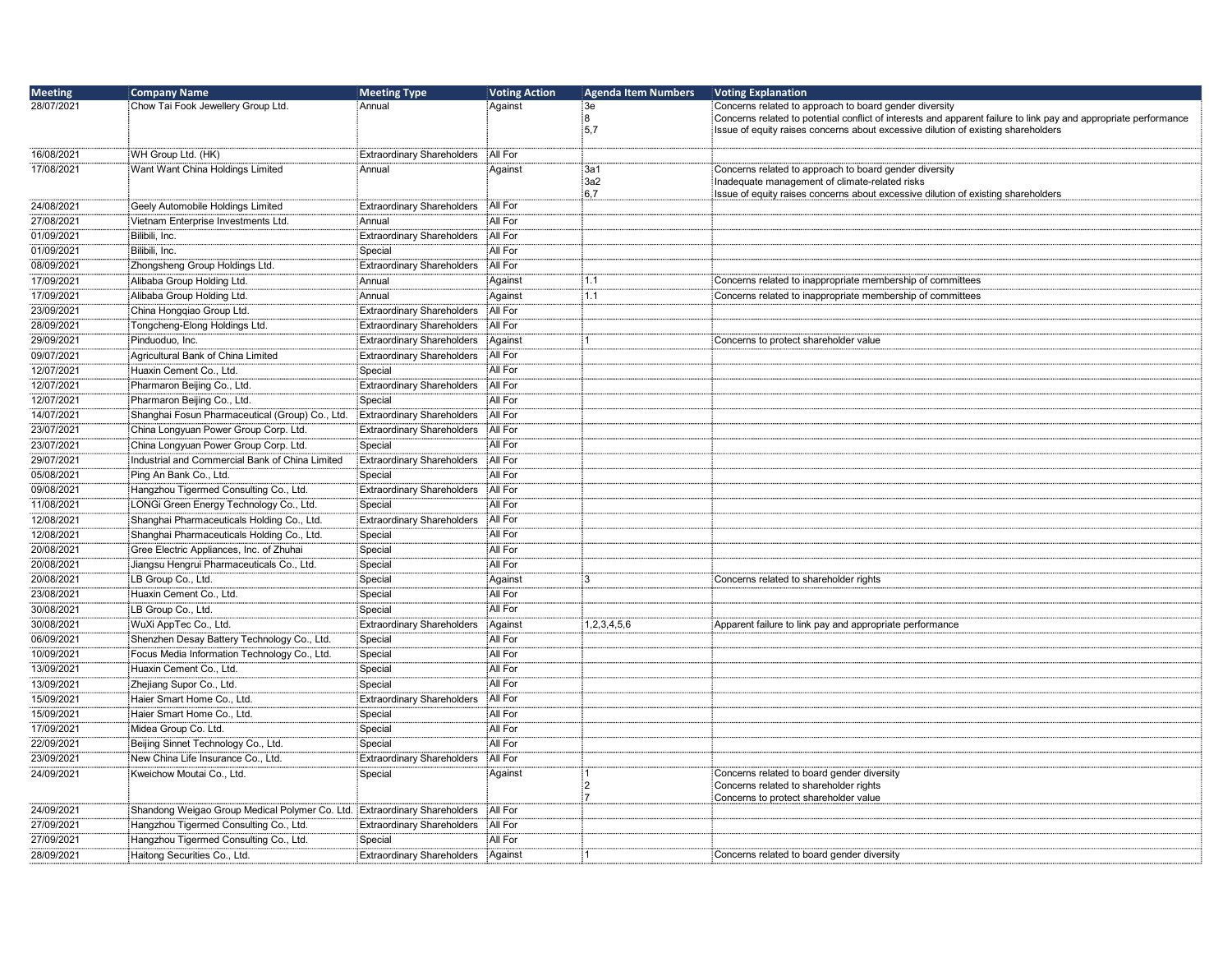| <b>Meeting</b> | <b>Company Name</b>                                    | <b>Meeting Type</b>               | <b>Voting Action</b> | <b>Agenda Item Numbers</b> | <b>Voting Explanation</b>                                                                                                                                    |
|----------------|--------------------------------------------------------|-----------------------------------|----------------------|----------------------------|--------------------------------------------------------------------------------------------------------------------------------------------------------------|
| 12/07/2021     | Adani Ports & Special Economic Zone Ltd.               | ∲Annual                           | All For              |                            |                                                                                                                                                              |
| 14/07/2021     | <b>Wipro Limited</b>                                   | Annual                            | All For              |                            |                                                                                                                                                              |
| 17/07/2021     | <b>HDFC Bank Limited</b>                               | Annual                            | All For              |                            |                                                                                                                                                              |
| 20/07/2021     | Housing Development Finance Corporation Limited Annual |                                   | All For              |                            |                                                                                                                                                              |
| 20/07/2021     | Power Grid Corporation of India Limited                | <b>Extraordinary Shareholders</b> | All For              |                            |                                                                                                                                                              |
| 22/07/2021     | Bajaj Auto Limited                                     | Annual                            | Against              | 6                          | Apparent failure to link pay and appropriate performance                                                                                                     |
|                |                                                        |                                   |                      | 3,4                        | Lack of independence on board                                                                                                                                |
|                |                                                        |                                   |                      | 5<br>5                     | Lack of independence on boardInsufficient basis to support a decision                                                                                        |
| 23/07/2021     | <b>Biocon Limited</b>                                  | Annual                            | Against              |                            | Concerns to protect shareholder value                                                                                                                        |
| 24/07/2021     | <b>HCL Technologies Limited</b>                        | Special                           | All For              |                            |                                                                                                                                                              |
| 27/07/2021     | Torrent Pharmaceuticals Ltd.                           | Annual                            | Against              | 8.9                        | Apparent failure to link pay and appropriate performance                                                                                                     |
| 29/07/2021     | Colgate-Palmolive (India) Limited                      | Annual                            | Against              | $\overline{2}$             | Lack of independence on board                                                                                                                                |
| 30/07/2021     | <b>Axis Bank Limited</b>                               | i Annual                          | All For              |                            |                                                                                                                                                              |
| 30/07/2021     | Tech Mahindra Limited                                  | i Annual                          | All For              |                            |                                                                                                                                                              |
| 04/08/2021     | Hero Motocorp Limited                                  | Annual                            | Against              | 3.7.8                      |                                                                                                                                                              |
| 05/08/2021     | Larsen & Toubro Ltd.                                   | Annual                            | Against              | 11,12                      | Apparent failure to link pay and appropriate performance                                                                                                     |
| 06/08/2021     | Bandhan Bank Ltd.                                      | ∶Annual                           | Against              | 10<br>5                    | Concerns related to approach to board gender diversity Overboarded/Too many other time commitments<br>Concerns related to approach to board gender diversity |
| 06/08/2021     | <b>UPL Limited</b>                                     | iAnnual                           | Against              | $\overline{4}$             | Lack of independence on board                                                                                                                                |
| 17/08/2021     | <b>Eicher Motors Limited</b>                           | Annual                            | Against              | 5,6                        | Apparent failure to link pay and appropriate performance                                                                                                     |
| 24/08/2021     | Maruti Suzuki India Limited                            | Annual                            | Against              | $\overline{3}$             | Concerns related to approach to board gender diversityLack of independence on board                                                                          |
|                |                                                        |                                   |                      | 4,6,7                      | Lack of independence on board                                                                                                                                |
| 25/08/2021     | Cipla Limited                                          | Annual                            | All For              |                            |                                                                                                                                                              |
| 27/08/2021     | Grasim Industries Ltd.                                 | Annual                            | Against              | $\overline{4}$             | Lack of independence on board Concerns related to approach to board gender diversity                                                                         |
|                |                                                        |                                   |                      | 3                          | Lack of independence on board Overboarded/Too many other time commitments Concerns related to approach                                                       |
|                |                                                        |                                   |                      |                            | to board gender diversity                                                                                                                                    |
| 27/08/2021     | <b>HCL Technologies Limited</b>                        | Annual                            | Against              | 6,7<br>5                   |                                                                                                                                                              |
| 30/08/2021     | <b>Marico Limited</b>                                  | Annual                            | Against              | $\overline{2}$             | Apparent failure to link pay and appropriate performance<br>Lack of independence on board                                                                    |
| 31/08/2021     | Sun Pharmaceutical Industries Limited                  | : Annual                          | All For              |                            |                                                                                                                                                              |
| 09/09/2021     | GAIL (India) Limited                                   | Annual                            | Against              | 3,5                        |                                                                                                                                                              |
| 20/09/2021     | Adani Ports & Special Economic Zone Ltd.               | Court                             | Against              | 1                          | Concerns to protect shareholder value Concerns related to potential conflict of interests                                                                    |
| 24/09/2021     | Power Grid Corporation of India Limited                | Annual                            | Against              | 3,4,6                      | Lack of independence on board 2- Lack of independent representation at board committees                                                                      |
| 28/09/2021     | Indraprastha Gas Limited                               | : Annual                          | Against              | 6                          | Concerns related to approach to board gender diversity                                                                                                       |
| 28/09/2021     | Mahanagar Gas Ltd.                                     | Annual                            | Against              | :7                         | Concerns related to approach to board diversity                                                                                                              |
|                |                                                        |                                   |                      | q                          | Concerns related to succession planning                                                                                                                      |
| 29/09/2021     | Mphasis Limited                                        | Annual                            | Against              | :6,7                       | Apparent failure to link pay and appropriate performance                                                                                                     |
|                |                                                        |                                   |                      | :8,9                       | Apparent failure to link pay and appropriate performanceInsufficient/poor disclosure                                                                         |
|                |                                                        |                                   |                      | :3<br>$\Delta$             | Concerns related to approach to board gender diversityLack of independence on board<br>Lack of independence on board                                         |
| 23/09/2021     | PT Bank Central Asia Tbk                               | <b>Extraordinary Shareholders</b> | All For              |                            |                                                                                                                                                              |
| 14/07/2021     | ICL Group Ltd.                                         | Annual                            | Against              | A, B1, B2                  | Administrative declaration                                                                                                                                   |
| 10/08/2021     | Check Point Software Technologies Ltd.                 | : Annual                          | All For              |                            |                                                                                                                                                              |
| 13/09/2021     | Bank Leumi Le-Israel Ltd.                              | Annual                            | Against              | 3,7,A,B1,B2                | Administrative declaration                                                                                                                                   |
| 27/08/2021     | Kuala Lumpur Kepong Bhd.                               | <b>Extraordinary Shareholders</b> | All For              |                            |                                                                                                                                                              |
| 23/09/2021     | Genting Bhd.                                           | : Annual                          | Against              | 5                          | Inadequate management of climate-related risks                                                                                                               |
| 15/07/2021     | Fomento Economico Mexicano SAB de CV                   | <b>Extraordinary Shareholders</b> | All For              |                            |                                                                                                                                                              |
| 21/07/2021     | Orbia Advance Corp. SAB de CV                          | <b>Ordinary Shareholders</b>      | Against              | 1.3                        |                                                                                                                                                              |
| 05/08/2021     | Industrias Penoles SAB de CV                           | <b>Extraordinary Shareholders</b> | Against              | 1                          | Insufficient/poor disclosure                                                                                                                                 |
| 31/08/2021     | Grupo Financiero Inbursa SAB de CV                     | <b>Extraordinary Shareholders</b> | Against              | 1,2,3                      | Insufficient/poor disclosure                                                                                                                                 |
| 13/09/2021     | Orbia Advance Corp. SAB de CV                          | <b>Extraordinary Shareholders</b> | All For              |                            |                                                                                                                                                              |
| 24/09/2021     | Arca Continental SAB de CV                             | <b>Extraordinary Shareholders</b> | Against              | 3                          | Insufficient basis to support a decision 2- Insufficient/poor disclosure                                                                                     |
| 06/07/2021     | <b>KGHM Polska Miedz SA</b>                            | Special                           | Against              | 5.1,5.2                    | Insufficient/poor disclosure                                                                                                                                 |
| 19/08/2021     | <b>MMC Norilsk Nickel PJSC</b>                         | Special                           | All For              |                            |                                                                                                                                                              |
|                |                                                        |                                   |                      |                            |                                                                                                                                                              |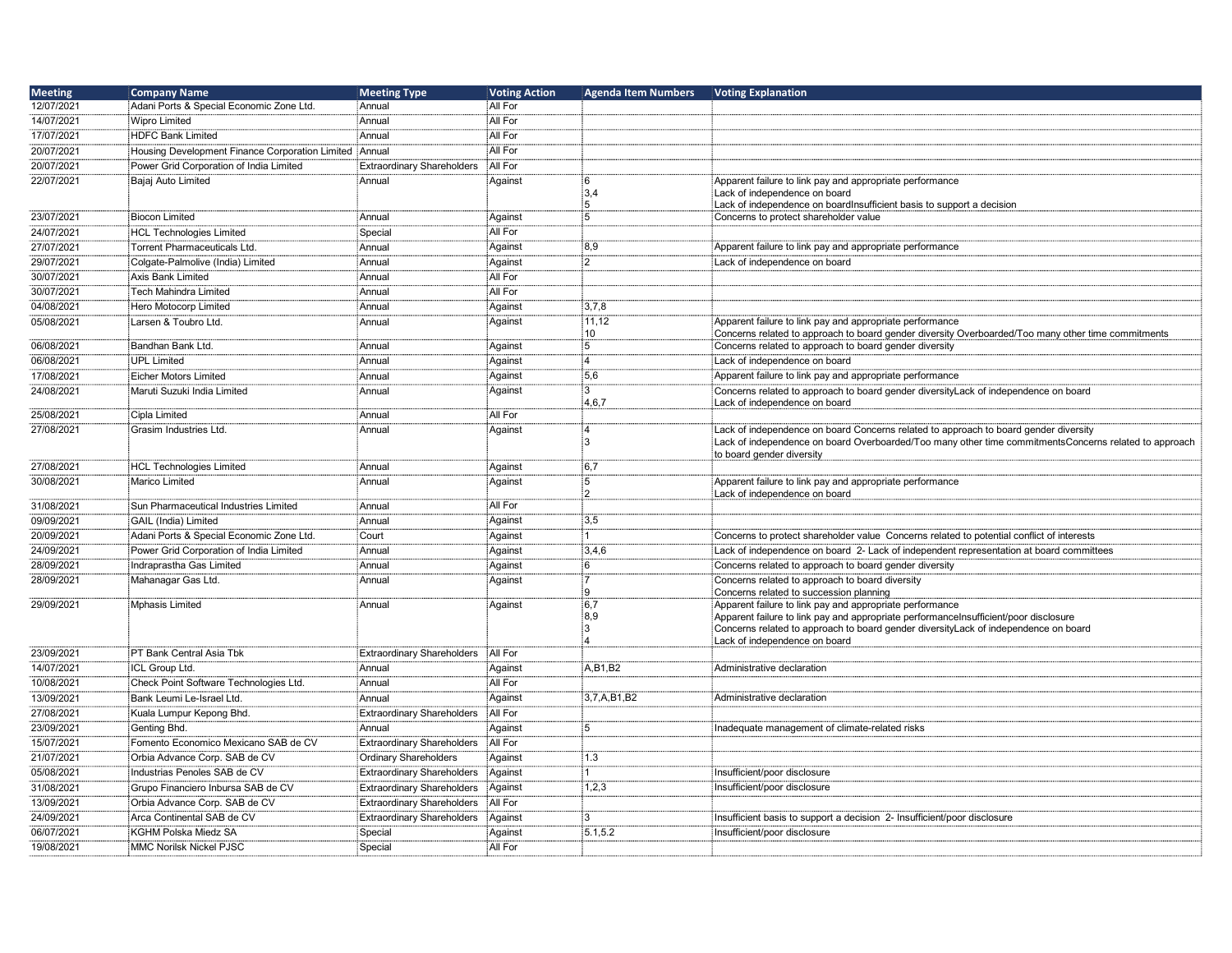| <b>Meeting</b> | <b>Company Name</b>                      | <b>Meeting Type</b>               | <b>Voting Action</b> | <b>Agenda Item Numbers</b>                                            | <b>Voting Explanation</b>                                                                                                  |
|----------------|------------------------------------------|-----------------------------------|----------------------|-----------------------------------------------------------------------|----------------------------------------------------------------------------------------------------------------------------|
| 20/08/2021     | Severstal PAO                            | Special                           | All For              |                                                                       |                                                                                                                            |
| 27/08/2021     | Novolipetsk Steel                        | Special                           | All For              |                                                                       |                                                                                                                            |
| 09/09/2021     | Magnit PJSC                              | Special                           | Against              | 2.14                                                                  | Concerns related to approach to board gender diversity                                                                     |
|                |                                          |                                   |                      | 2.3, 2.4, 2.6, 2.7, 2.10, 2.11                                        | Cumulative/slate voting in favour of individual candidates/slates                                                          |
| 13/09/2021     | PhosAgro PJSC                            | Special                           | All For              |                                                                       |                                                                                                                            |
| 30/09/2021     | <b>ALROSA PJSC</b>                       | Special                           | All For              |                                                                       |                                                                                                                            |
| 30/09/2021     | Rosneft Oil Co.                          | Special                           | All For              |                                                                       |                                                                                                                            |
| 30/09/2021     | <b>Tatneft PJSC</b>                      | Special                           | All For              |                                                                       |                                                                                                                            |
| 25/08/2021     | Naspers Ltd.                             | Annual                            | Against              | 7,8                                                                   | Apparent failure to link pay & appropriate performance                                                                     |
|                |                                          |                                   |                      | 5.1, 5.2, 5.3, 5.4, 5.5                                               | Concerns about overall performance                                                                                         |
|                |                                          |                                   |                      | 6.3                                                                   | Concerns related to inappropriate membership of committees                                                                 |
|                |                                          |                                   |                      | 1.1, 1.2, 2, 5, 6                                                     | Concerns to protect shareholder value                                                                                      |
|                |                                          |                                   |                      | :9                                                                    | Issue of capital raises concerns about excessive dilution of existing shareholders                                         |
| 26/08/2021     | MultiChoice Group Ltd.                   | Annual                            | Against              | 10<br>і1∶                                                             | Multiple voting rights<br>Apparent failure to link pay and appropriate performance                                         |
|                |                                          |                                   |                      | 3.3                                                                   | Lack of independence on boardConcerns related to inappropriate membership of committees                                    |
| 02/09/2021     | The Foschini Group Ltd.                  | Annual                            | Against              | 11,12                                                                 | Apparent failure to link pay and appropriate performance                                                                   |
|                |                                          |                                   |                      | $\boldsymbol{\Lambda}$                                                | Concerns about remuneration committee performance                                                                          |
| 05/08/2021     | Osotspa Public Co. Ltd.                  | Extraordinary Shareholders        | All For              |                                                                       |                                                                                                                            |
| 17/09/2021     | Petkim Petrokimya Holding AS             | Annual                            | Against              | 8,11                                                                  | Insufficient/poor disclosure                                                                                               |
| 07/07/2021     | voestalpine AG                           | Annual                            | All For              |                                                                       |                                                                                                                            |
| 06/09/2021     | Telekom Austria AG                       | <b>Extraordinary Shareholders</b> | Against              | 2.1                                                                   |                                                                                                                            |
|                |                                          |                                   |                      | 2.2                                                                   | Insufficient/poor disclosure                                                                                               |
|                |                                          |                                   |                      | : 1                                                                   | Lack of independence on board                                                                                              |
| 10/09/2021     | OMV AG                                   | <b>Extraordinary Shareholders</b> | All For              |                                                                       |                                                                                                                            |
| 29/09/2021     | Colruyt SA                               | <b>Ordinary Shareholders</b>      | Against              | :2                                                                    | Apparent failure to link pay and appropriate performance                                                                   |
| 08/09/2021     | <b>DSV A/S</b>                           | <b>Extraordinary Shareholders</b> | Against              | 2.1                                                                   | Issue of capital raises concerns about excessive dilution of existing shareholders                                         |
| 13/09/2021     | SimCorp A/S                              | Extraordinary Shareholders        | All For              |                                                                       |                                                                                                                            |
| 01/07/2021     | <b>Ubisoft Entertainment SA</b>          | Annual/Special                    | Against              | 6,7,8,9,10                                                            | Apparent failure to link pay & appropriate performance                                                                     |
| 06/07/2021     | Kering SA                                | <b>Ordinary Shareholders</b>      | All For              |                                                                       |                                                                                                                            |
| 22/07/2021     | Electricite de France SA                 | <b>Ordinary Shareholders</b>      | All For              |                                                                       |                                                                                                                            |
| 22/07/2021     | Remy Cointreau SA                        | Annual/Special                    | Against              | 12, 16, 20, 21                                                        | Apparent failure to link pay and appropriate performance                                                                   |
|                |                                          |                                   |                      | 4                                                                     | Insufficient justification for related party transaction                                                                   |
| 28/07/2021     | Alstom SA                                | Annual/Special                    | Against              | 5                                                                     | Concerns related to Non-audit fees                                                                                         |
| 28/07/2021     | Soitec SA                                | Annual/Special                    | Against              | 8,9                                                                   | Lack of independence on board 2- Lack of independent representation at board committees                                    |
| 06/08/2021     | <b>SEB SA</b>                            | <b>Ordinary Shareholders</b>      | Against              | 1, A                                                                  | Insufficient/poor disclosure                                                                                               |
| 24/09/2021     | <b>BNP Paribas SA</b>                    | <b>Ordinary Shareholders</b>      | All For              |                                                                       |                                                                                                                            |
| 08/07/2021     | Fielmann AG                              | Annual                            | Against              |                                                                       | Apparent failure to link pay and appropriate performance                                                                   |
|                |                                          |                                   |                      | :6                                                                    | Issue of equity raises concerns about excessive dilution of existing shareholders                                          |
| 08/07/2021     | Scout24 AG                               | :Annual                           | Against              | .<br>9                                                                | Concerns to protect shareholder value                                                                                      |
| 22/07/2021     | Volkswagen AG                            | Annual                            | Against              | :6                                                                    | Apparent failure to link pay and appropriate performance                                                                   |
|                |                                          |                                   |                      | 12                                                                    | Concerns related to Non-audit fees<br>Concerns to protect shareholder value                                                |
|                |                                          |                                   |                      | 3.1, 3.5, 3.9, 4.1, 4.2, 4.3, 4.4, 4<br>7,4.9,4.11,4.12,4.14,4.15,4.1 | Lack of independence on board Concerns related to succession planning                                                      |
|                |                                          |                                   |                      | 6,4.17,4.20,10.1,10.2,11                                              | Lack of independence on board Inadequate management of climate-related risks Lack of independent                           |
|                |                                          |                                   |                      | 5.1                                                                   | representation at board committees Concerns related to succession planning                                                 |
|                |                                          |                                   |                      | 5.2                                                                   |                                                                                                                            |
|                |                                          |                                   |                      |                                                                       |                                                                                                                            |
| 30/09/2021     | HELLA GmbH & Co. KGaA                    | Annual                            | Against              |                                                                       | Apparent failure to link pay and appropriate performance                                                                   |
| 22/07/2021     | Alpha Services & Holdings SA             | : Annual                          | All For              | :9                                                                    | Issue of equity raises concerns about excessive dilution of existing shareholders                                          |
|                |                                          |                                   |                      |                                                                       |                                                                                                                            |
| 23/07/2021     | Eurobank Ergasias Services & Holdings SA | Annual                            | Against              | :4<br>۱q                                                              | Apparent failure to link pay & appropriate performance<br>Inappropriate bundling of election of directors on a single vote |
| 30/07/2021     | National Bank of Greece SA               | : Annual                          | All For              |                                                                       |                                                                                                                            |
| 10/09/2021     | Folli Follie SA                          | Annual                            | All For              |                                                                       |                                                                                                                            |
| 01/07/2021     | C&C Group Plc                            | Annual                            | Against              | 4 <sub>b</sub>                                                        | Apparent failure to link pay & appropriate performance                                                                     |
| 16/07/2021     | DCC Plc                                  | :<br>Annual                       | All For              |                                                                       |                                                                                                                            |
|                |                                          |                                   |                      |                                                                       |                                                                                                                            |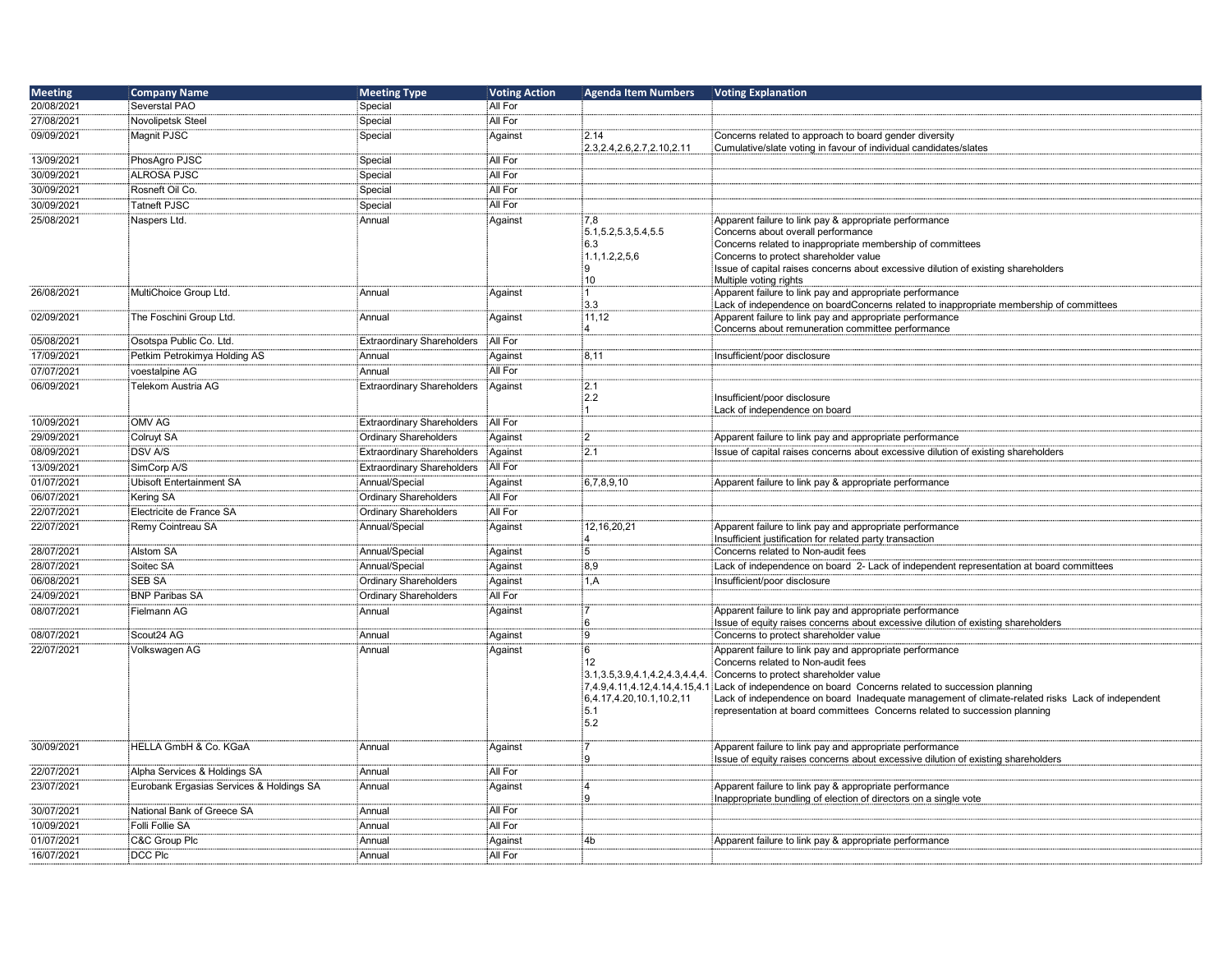| <b>Meeting</b> | <b>Company Name</b>               | <b>Meeting Type</b>               | <b>Voting Action</b> | <b>Agenda Item Numbers</b>       | <b>Voting Explanation</b>                                                                                       |
|----------------|-----------------------------------|-----------------------------------|----------------------|----------------------------------|-----------------------------------------------------------------------------------------------------------------|
| 22/07/2021     | UDG Healthcare Plc                | Court                             | All For              |                                  |                                                                                                                 |
| 22/07/2021     | UDG Healthcare Plc                | Special                           | All For              |                                  |                                                                                                                 |
| 26/07/2021     | Linde Plc                         | Annual                            | Against              | 3,4,5                            | Apparent failure to link pay & appropriate performance                                                          |
|                |                                   |                                   |                      | 1a                               | Concerns about overall board structure                                                                          |
|                |                                   |                                   |                      | 1h                               | Concerns about remuneration committee performance                                                               |
|                |                                   |                                   |                      | 11                               | Concerns related to below-board gender diversity 2- Concerns related to board ethnic and/or racial diversity 3- |
|                |                                   |                                   |                      |                                  | Concerns related to board gender diversity                                                                      |
| 29/07/2021     | Jazz Pharmaceuticals Plc          | Annual                            | Against              | 1d                               | Concerns about overall board structure                                                                          |
|                |                                   |                                   |                      | 6<br>4,5                         | Concerns to protect shareholder value                                                                           |
| 29/07/2021     | STERIS Plc (Ireland)              | Annual                            | All For              |                                  | Issue of equity raises concerns about excessive dilution of existing shareholders                               |
|                | James Hardie Industries Plc       |                                   |                      |                                  |                                                                                                                 |
| 26/08/2021     |                                   | Annual                            | Against              | 2,8<br>3c                        | Apparent failure to link pay & appropriate performance<br>Concerns related to board gender diversity            |
| 23/09/2021     | :Jazz Pharmaceuticals Plc         | <b>Extraordinary Shareholders</b> | All For              |                                  |                                                                                                                 |
| 29/07/2021     | B&M European Value Retail SA      | Annual                            | Against              | 7,8                              | Apparent failure to link pay & appropriate performance                                                          |
|                |                                   |                                   |                      | 13                               | Concerns about overall board structure                                                                          |
| 29/09/2021     | L'Occitane International S.A.     | Annual                            | Against              | 3.2                              | Concerns related to approach to board gender diversity                                                          |
|                |                                   |                                   |                      |                                  | Concerns to protect shareholder value                                                                           |
|                |                                   |                                   |                      | 13.14                            | Insufficient/poor disclosure                                                                                    |
|                |                                   |                                   |                      | 4A,4C                            | Issue of equity raises concerns about excessive dilution of existing shareholders                               |
| 09/07/2021     | Prosus NV                         | Special                           | Against              |                                  | Concerns to protect shareholder value                                                                           |
| 24/08/2021     | Prosus NV                         | Annual                            | Against              | 2,8                              | Apparent failure to link pay & appropriate performance                                                          |
|                |                                   |                                   |                      | 10.1, 10.2, 10.3, 10.4           | Concerns about overall board structure                                                                          |
| 29/09/2021     | ASM International NV              | <b>Extraordinary Shareholders</b> | All For              |                                  |                                                                                                                 |
| 30/09/2021     | Aalberts NV                       | <b>Extraordinary Shareholders</b> | All For              |                                  |                                                                                                                 |
| 06/09/2021     | Yara International ASA            | <b>Extraordinary Shareholders</b> | All For              |                                  |                                                                                                                 |
| 13/07/2021     | Industria de Diseno Textil SA     | Annual                            | All For              |                                  |                                                                                                                 |
| 20/08/2021     | Evolution AB                      | <b>Extraordinary Shareholders</b> | All For              |                                  |                                                                                                                 |
| 25/08/2021     | Elekta AB                         | Annual                            | Against              | 13.3                             | Overboarded/Too many other time commitments                                                                     |
| 27/08/2021     | Castellum AB                      | <b>Extraordinary Shareholders</b> | All For              |                                  |                                                                                                                 |
| 27/08/2021     | Electrolux AB                     | <b>Extraordinary Shareholders</b> | All For              |                                  |                                                                                                                 |
| 07/08/2021     |                                   |                                   |                      | 3.2.2                            |                                                                                                                 |
|                | EMS-Chemie Holding AG             | Annual                            | Against              |                                  | Apparent failure to link pay and appropriate performance<br>Insufficient/poor disclosure                        |
| 08/09/2021     | Compagnie Financiere Richemont SA | Annual                            | Against              | 8.3                              | Apparent failure to link pay & appropriate performance                                                          |
|                |                                   |                                   |                      | 6                                | Concerns regarding Auditor tenure                                                                               |
|                |                                   |                                   |                      | 4.1                              | Concerns related to below-board gender diversity                                                                |
|                |                                   |                                   |                      | 9                                | Insufficient/poor disclosure                                                                                    |
|                |                                   |                                   |                      | 4.2,4.5,4.10                     | Lack of independent representation at board committees                                                          |
| 08/09/2021     | Logitech International S.A.       | Annual                            | Against              | $\mathcal{P}$                    | Apparent failure to link pay and appropriate performance                                                        |
|                |                                   |                                   |                      | 5J                               | Concerns about remuneration committee performance                                                               |
|                |                                   |                                   |                      | $\overline{A}$<br>$\mathbf{g}$   | Insufficient/poor disclosure                                                                                    |
| 20/09/2021     | Sulzer AG                         | <b>Extraordinary Shareholders</b> | Against              | 3.1, 3.2.1, 3.2.2, 5.1, 5.2, 5.3 | Insufficient/poor disclosure<br>Lack of independence on board                                                   |
| 05/08/2021     | Saputo Inc.                       | Annual                            | Against              | 1.4                              | Concerns related to board ethnic and/or racial diversity                                                        |
| 01/09/2021     | Alimentation Couche-Tard Inc.     | Annual                            | Against              | $\overline{3}$                   | Apparent failure to link pay and appropriate performance                                                        |
|                |                                   |                                   |                      | 2.2                              | Concerns about remuneration committee performanceConcerns related to board ethnic and/or racial                 |
|                |                                   |                                   |                      |                                  | diversityConcerns related to approach to board diversityConcerns to protect shareholder valueConcerns related   |
|                |                                   |                                   |                      |                                  | to succession planning                                                                                          |
| 09/09/2021     | Empire Company Limited            | Annual                            | Against              | ۰1                               | Apparent failure to link pay and appropriate performance                                                        |
| 16/07/2021     | Marvell Technology, Inc.          | Annual                            | Against              | $\overline{2}$                   | Apparent failure to link pay and appropriate performance                                                        |
|                |                                   |                                   |                      | 1i                               | Concerns about remuneration committee performance                                                               |
|                |                                   |                                   |                      | 1 <sub>b</sub>                   | Concerns related to approach to board diversity                                                                 |
| 20/07/2021     | Constellation Brands, Inc.        | Annual                            | Against              | 3                                | Apparent failure to link pay & appropriate performance                                                          |
|                |                                   |                                   |                      | 1.4                              | Concerns about remuneration committee performance                                                               |
|                |                                   |                                   |                      | 1.7                              | Concerns related to inappropriate membership of committees                                                      |
|                |                                   |                                   |                      |                                  | SH: For shareholder resolution, against management recommendation / Shareholder proposal promotes better        |
| 23/07/2021     | McKesson Corporation              | Annual                            | All For              |                                  | management of ESG opportunities and risks                                                                       |
|                |                                   |                                   |                      |                                  |                                                                                                                 |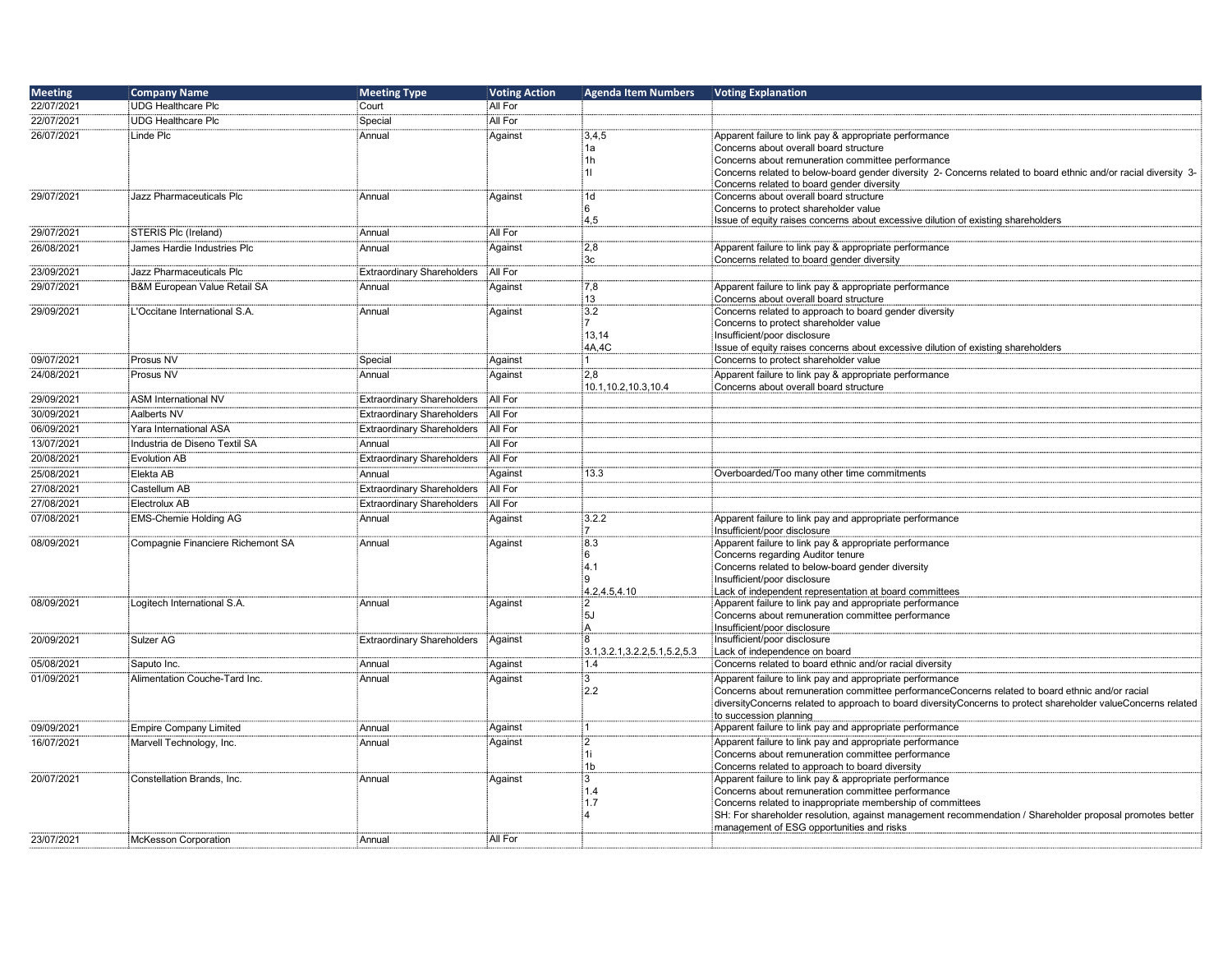| <b>Meeting</b> | <b>Company Name</b>                              | <b>Meeting Type</b> | <b>Voting Action</b> | <b>Agenda Item Numbers</b> | <b>Voting Explanation</b>                                                                                         |
|----------------|--------------------------------------------------|---------------------|----------------------|----------------------------|-------------------------------------------------------------------------------------------------------------------|
| 23/07/2021     | VMware, Inc.                                     | Annual              | Against              | 2,3                        | Apparent failure to link pay and appropriate performance                                                          |
|                |                                                  |                     |                      | :4<br>:2                   | Issue of equity raises concerns about excessive dilution of existing shareholders                                 |
| 27/07/2021     | VF Corp.                                         | Annual              | Against              | 1.11                       | Apparent failure to link pay and appropriate performance<br>Concerns about remuneration committee performance     |
| 30/07/2021     | Plug Power Inc.                                  | Annual              | Against              | :4                         | Apparent failure to link pay and appropriate performance                                                          |
|                |                                                  |                     |                      | 1.3                        | Concerns about overall board structure                                                                            |
|                |                                                  |                     |                      | 1.2                        | Concerns about remuneration committee performance                                                                 |
| 03/08/2021     | Kimco Realty Corporation                         | Special             | All For              |                            |                                                                                                                   |
| 04/08/2021     | Xilinx, Inc.                                     | Annual              | Against              | $\overline{2}$<br>14       | Apparent failure to link pay and appropriate performance                                                          |
| 10/08/2021     | Qorvo, Inc.                                      | Annual              | Against              | :2                         | Concerns about remuneration committee performance<br>Apparent failure to link pay and appropriate performance     |
|                |                                                  |                     |                      | :1.8                       | Concerns about remuneration committee performanceConcerns related to approach to board diversity                  |
|                |                                                  |                     |                      | 1.4, 1.7, 1.9              | Concerns related to approach to board diversity                                                                   |
| 11/08/2021     | ABIOMED, Inc.                                    | Annual              | Against              | :2                         |                                                                                                                   |
| 12/08/2021     | Electronic Arts Inc.                             |                     |                      | 1.1<br>:2                  | Concerns about overall board structure<br>Apparent failure to link pay and appropriate performance                |
|                |                                                  | Annual              | Against              | ‡1f                        | Concerns about remuneration committee performance                                                                 |
|                |                                                  |                     |                      | ΪΔ                         | Concerns to protect shareholder value                                                                             |
| 12/08/2021     | Realty Income Corporation                        | Special             | All For              |                            |                                                                                                                   |
| 12/08/2021     | VEREIT, Inc.                                     | Special             | All For              |                            |                                                                                                                   |
| 18/08/2021     | The J. M. Smucker Company                        | Annual              | Against              | :3                         | Apparent failure to link pay and appropriate performance                                                          |
|                |                                                  |                     |                      | 1 <sub>b</sub>             | Concerns about remuneration committee performance                                                                 |
| 24/08/2021     | Microchip Technology Incorporated                | Annual              | Against              | 1.2                        | Concerns related to succession planning                                                                           |
| 10/09/2021     | NetApp, Inc.                                     | Annual              | Against              | :2<br>1d                   | Apparent failure to link pay and appropriate performance                                                          |
|                |                                                  |                     |                      | -6                         | Concerns about remuneration committee performance<br>Concerns to protect shareholder value                        |
| 14/09/2021     | NortonLifeLock Inc.                              | Annual              | Against              | İЗ                         | Apparent failure to link pay and appropriate performance                                                          |
|                |                                                  |                     |                      | 1е                         | Concerns about remuneration committee performance                                                                 |
|                |                                                  |                     |                      | :4                         | Shareholder proposal promotes appropriate accountability or incentivisation                                       |
| 14/09/2021     | Take-Two Interactive Software, Inc.              | Annual              | All For              |                            |                                                                                                                   |
| 15/09/2021     | Conagra Brands, Inc.                             | Annual              | Against              | iЗ                         | Apparent failure to link pay and appropriate performance                                                          |
| 20/09/2021     | Intuitive Surgical, Inc.                         | Special             | All For              | i 1i                       | Concerns about remuneration committee performance                                                                 |
| 22/09/2021     | Darden Restaurants, Inc.                         | Annual              | Against              | :2                         | Apparent failure to link pay and appropriate performance                                                          |
|                |                                                  |                     |                      | 1.2                        | Concerns about remuneration committee performance                                                                 |
|                |                                                  |                     |                      | 1.6                        | Concerns related to approach to board diversity                                                                   |
| 23/09/2021     | Lamb Weston Holdings, Inc.                       | Annual              | Against              | $^{12}$                    | Apparent failure to link pay and appropriate performance                                                          |
|                |                                                  |                     |                      | !≀i<br>∶1b                 | Concerns about remuneration committee performance<br>Concerns related to approach to board diversity              |
| 27/09/2021     | FedEx Corporation                                | Annual              | Against              | :2                         | Apparent failure to link pay & appropriate performance                                                            |
|                |                                                  |                     |                      | i1k                        | Concerns about remuneration committee performance                                                                 |
|                |                                                  |                     |                      | 4,7,8                      | SH: For shareholder resolution, against management recommendation / Shareholder proposal promotes                 |
|                |                                                  |                     |                      | 5.6                        | appropriate accountability or incentivisation                                                                     |
|                |                                                  |                     |                      |                            | SH: For shareholder resolution, against management recommendation / Shareholder proposal promotes<br>transparency |
| 28/09/2021     | General Mills, Inc.                              | Annual              | All For              |                            |                                                                                                                   |
| 29/09/2021     | Cabot Oil & Gas Corporation                      | Special             | All For              |                            |                                                                                                                   |
| 21/07/2021     | HarbourVest Global Private Equity Ltd.           | Annual              | All For              |                            |                                                                                                                   |
| 30/07/2021     | Sirius Real Estate Ltd.                          | Annual              | All For              |                            |                                                                                                                   |
| 03/08/2021     | Syncona Ltd.                                     | Annual              | All For              |                            |                                                                                                                   |
| 04/08/2021     | Sequoia Economic Infrastructure Income Fund Ltd. | Annual              | All For              |                            |                                                                                                                   |
| 15/09/2021     | Hipgnosis Songs Fund Ltd.                        | Annual              | All For              |                            |                                                                                                                   |
| 24/09/2021     | BH Macro Ltd.                                    | Annual              | All For              |                            |                                                                                                                   |
| 18/08/2021     | <b>NEPI Rockcastle Plc</b>                       | Annual              | Against              | 11.12                      | Apparent failure to link pay and appropriate performance                                                          |
|                |                                                  |                     |                      | 2.4                        | Concerns related to approach to board gender diversity                                                            |
| 18/08/2021     | Playtech Plc                                     | Special             | Against              | $\mathbf{1}$               | Concerns to protect shareholder value                                                                             |
| 08/07/2021     | 3i Infrastructure Plc                            | Annual              | All For              |                            |                                                                                                                   |
| 21/07/2021     | Experian Plc                                     | Annual              | All For              |                            |                                                                                                                   |
|                |                                                  |                     |                      |                            |                                                                                                                   |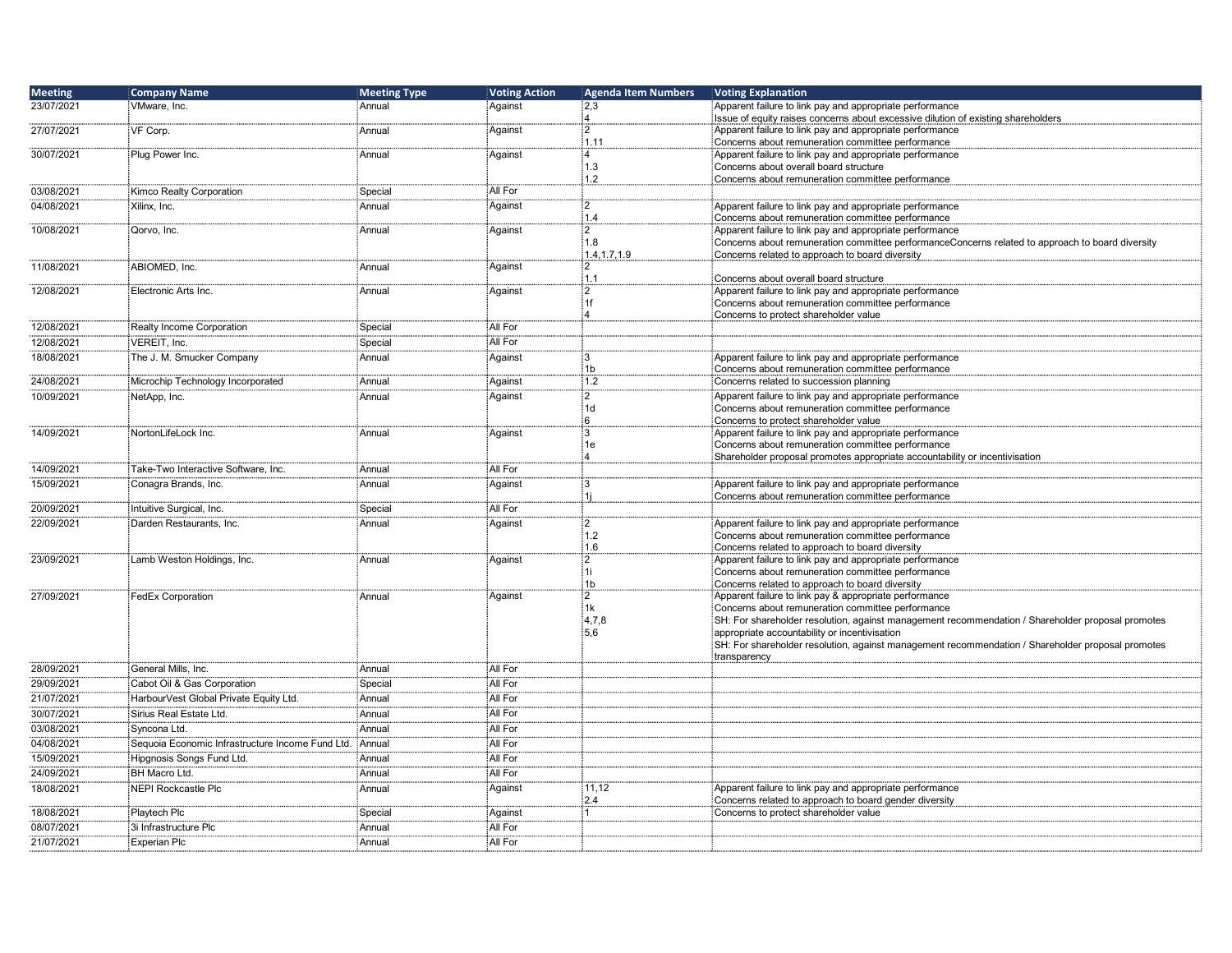| <b>Meeting</b>           | <b>Company Name</b>                                    | <b>Meeting Type</b> | <b>Voting Action</b> | <b>Agenda Item Numbers</b> | <b>Voting Explanation</b>                                                                              |
|--------------------------|--------------------------------------------------------|---------------------|----------------------|----------------------------|--------------------------------------------------------------------------------------------------------|
| 27/07/2021               | Wizz Air Holdings Plc                                  | Annual              | Against              | 2,3,5                      | Apparent failure to link pay & appropriate performance                                                 |
|                          |                                                        |                     |                      | ้ค                         | Concerns related to board gender diversity 2- Concerns related to succession planning                  |
| 01/07/2021               | 3i Group Plc                                           |                     | Against              | 8,9<br>$\overline{2}$      | Overboarded/Too many other time commitments<br>Apparent failure to link pay & appropriate performance  |
| 01/07/2021               | JD Sports Fashion Plc                                  | Annual<br>Annual    |                      | 2,3,13                     | Apparent failure to link pay & appropriate performance                                                 |
|                          |                                                        |                     | Against              |                            | Combined CEO/Chair 2- Concerns related to board ethnic and/or racial diversity 3- Overboarded/Too many |
|                          |                                                        |                     |                      | 6                          | other time commitments                                                                                 |
|                          |                                                        |                     |                      |                            | Concerns about remuneration committee performance 2- Concerns related to inappropriate membership of   |
|                          |                                                        |                     |                      |                            | committees                                                                                             |
| 01/07/2021               | <sup>∶</sup> Trainline Plc                             | Annual              | All For              |                            |                                                                                                        |
| 06/07/2021               | Assura Plc                                             | :<br>Annual         | All For              |                            |                                                                                                        |
| 06/07/2021               | Marks & Spencer Group Plc                              | Annual              | All For              |                            |                                                                                                        |
| 07/07/2021               | AVEVA Group Plc                                        | Annual              | Against              | $^{2}$<br>9                | Apparent failure to link pay & appropriate performance<br>Concerns related to board gender diversity   |
| 08/07/2021               | <b>Great Portland Estates Plc</b>                      | Annual              | All For              |                            |                                                                                                        |
| 08/07/2021               | Land Securities Group Plc                              | Annual              | Against              | :2                         | Apparent failure to link pay & appropriate performance                                                 |
| 08/07/2021               | Pets At Home Group Plc                                 | Annual              | Against              | $\overline{2}$             | Apparent failure to link pay and appropriate performance                                               |
| 08/07/2021               | Severn Trent Plc                                       | :<br>Annual         | All For              |                            |                                                                                                        |
| 08/07/2021               | Templeton Emerging Markets Investment Trust Plc Annual |                     | All For              |                            |                                                                                                        |
| 08/07/2021               | Worldwide Healthcare Trust Plc                         | Annual              | All For              |                            |                                                                                                        |
| 09/07/2021               | J Sainsbury Plc                                        | Annual              | All For              |                            |                                                                                                        |
| 09/07/2021               | John Laing Group Plc                                   | Court               | All For              |                            |                                                                                                        |
| 09/07/2021               | John Laing Group Plc                                   |                     | All For              |                            |                                                                                                        |
|                          |                                                        | Special             | All For              |                            |                                                                                                        |
| 09/07/2021               | Melrose Industries Plc                                 | Special             |                      |                            |                                                                                                        |
| 13/07/2021               | LondonMetric Property Plc                              | Annual              | All For              |                            |                                                                                                        |
| 13/07/2021               | The British Land Co. Plc                               | Annual              | All For              |                            |                                                                                                        |
| 14/07/2021               | Burberry Group Plc                                     | Annual              | All For              |                            |                                                                                                        |
| 14/07/2021               | LXI REIT Plc                                           | Annual              | All For              |                            |                                                                                                        |
| 15/07/2021               | Airtel Africa Plc                                      | Annual              | All For              |                            |                                                                                                        |
| 15/07/2021               | BT Group Plc                                           | Annual              | All For              |                            |                                                                                                        |
| 15/07/2021               | Capita Plc                                             | Special             | All For              |                            |                                                                                                        |
| 15/07/2021               | Electrocomponents Plc                                  | Annual              | All For              |                            |                                                                                                        |
| 16/07/2021               | HomeServe Plc <sup>:</sup>                             | Annual              | Against              | :2<br>16                   | Apparent failure to link pay & appropriate performance<br>Concerns regarding Auditor tenure            |
| 19/07/2021               | Biffa Plc                                              | Annual              | Against              | :2                         | Apparent failure to link pay & appropriate performance                                                 |
| 19/07/2021               | Cairn Energy Plc                                       | Special             | All For              |                            |                                                                                                        |
| 19/07/2021               | Spire Healthcare Group Plc                             | Court               | All For              |                            |                                                                                                        |
| 19/07/2021               | Spire Healthcare Group Plc                             | Special             | All For              |                            |                                                                                                        |
| 20/07/2021               | <b>Fidelity China Special Situations Plc</b>           | Annual              | All For              |                            |                                                                                                        |
| 20/07/2021               | HICL Infrastructure PLC                                | Annual              | All For              |                            |                                                                                                        |
| 21/07/2021               | Caledonia Investments Plc                              | Annual              | Against              | $\overline{2}$             | Apparent failure to link pay and appropriate performance                                               |
|                          |                                                        |                     | All For              | 16                         | Concerns to protect shareholder value                                                                  |
| 21/07/2021<br>21/07/2021 | JPMorgan European Discovery Trust Plc                  | Annual<br>Annual    | All For              |                            |                                                                                                        |
|                          | QinetiQ Group plc                                      |                     |                      |                            |                                                                                                        |
| 21/07/2021               | Royal Mail Plc                                         | :<br>Annual         | All For              |                            |                                                                                                        |
| 21/07/2021               | St. Modwen Properties Plc                              | Court               | All For              |                            |                                                                                                        |
| 21/07/2021               | St. Modwen Properties Plc                              | Special             | All For              |                            |                                                                                                        |
| 22/07/2021               | Big Yellow Group Plc                                   | Annual              | Against              | :2                         | Apparent failure to link pay and appropriate performance                                               |
| 22/07/2021               | Bytes Technology Group Plc                             | Annual              | Against              | :4                         | Concerns related to board gender diversity                                                             |
| 22/07/2021               | Edinburgh Investment Trust Plc                         | Annual              | Against              | 6                          | Concerns related to inappropriate membership of committees                                             |
| 22/07/2021               | Halma Plc                                              | Annual              | Against              | $\overline{4}$             | Apparent failure to link pay & appropriate performance                                                 |
| 22/07/2021               | Pennon Group Plc                                       | Annual              | Against              | 3                          | Apparent failure to link pay & appropriate performance                                                 |
| 22/07/2021               | SSE Plc                                                | Annual              | All For              |                            |                                                                                                        |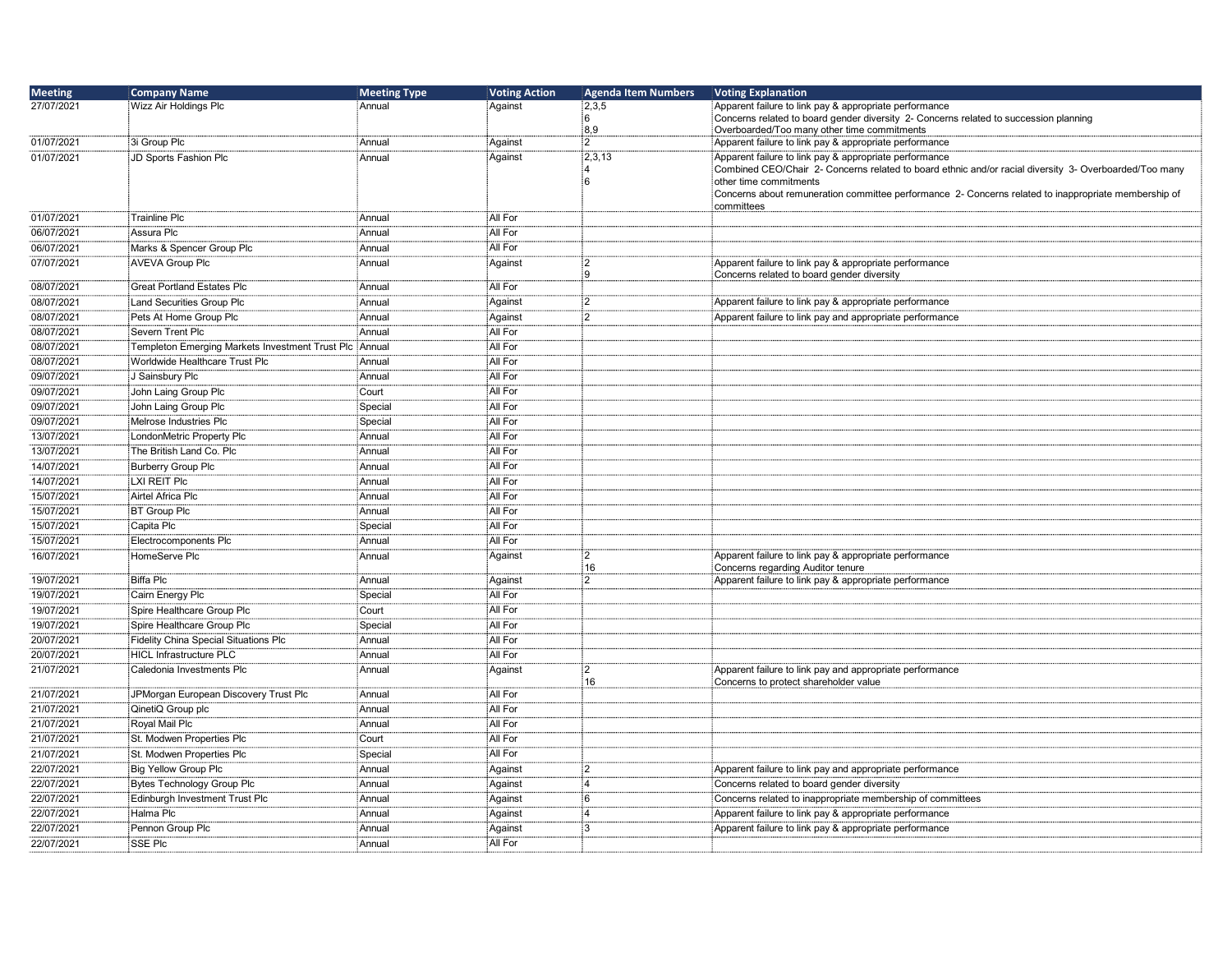| <b>Meeting</b> | <b>Company Name</b>                     | <b>Meeting Type</b> | <b>Voting Action</b> | <b>Agenda Item Numbers</b> | <b>Voting Explanation</b>                                                |
|----------------|-----------------------------------------|---------------------|----------------------|----------------------------|--------------------------------------------------------------------------|
| 22/07/2021     | Telecom Plus Plc                        | Annual              | Against              | $\overline{2}$             | Apparent failure to link pay and appropriate performance                 |
|                |                                         |                     |                      | 4                          | Concerns about overall board structure                                   |
| 22/07/2021     | Workspace Group Plc                     | Annual              | All For              | 11                         | Concerns related to inappropriate membership of committees               |
| 23/07/2021     | Personal Assets Trust Plc               | Annual              | All For              |                            |                                                                          |
|                | Premier Foods Plc                       | Annual              | Against              | $\overline{2}$             | Apparent failure to link pay and appropriate performance                 |
| 23/07/2021     |                                         |                     |                      | 5                          | Concerns related to approach to board gender diversity                   |
| 23/07/2021     | United Utilities Group Plc              | ∶Annual             | All For              |                            |                                                                          |
| 26/07/2021     | Cranswick Plc                           | ∶Annual             | All For              |                            |                                                                          |
| 26/07/2021     | National Grid Plc                       | Annual              | All For              |                            |                                                                          |
| 27/07/2021     | Mediclinic International Plc            | Annual              | All For              |                            |                                                                          |
| 27/07/2021     | MITIE Group Plc                         | Annual              | Against              | 2,3,19,20                  | Apparent failure to link pay and appropriate performance                 |
| 27/07/2021     | TR Property Investment Trust Plc        | Annual              | All For              |                            |                                                                          |
| 27/07/2021     | Vodafone Group Plc                      | Annual              | All For              |                            |                                                                          |
| 29/07/2021     | <b>CMC Markets Plc</b>                  | Annual              | Against              | 14                         | Apparent failure to link pay and appropriate performance                 |
| 29/07/2021     | Dr. Martens Plc                         | ∶Annual             | All For              |                            |                                                                          |
| 29/07/2021     | Intermediate Capital Group Plc          | .<br>∶Annual        | All For              |                            |                                                                          |
| 29/07/2021     | Johnson Matthey Plc                     | Annual              | All For              |                            |                                                                          |
| 29/07/2021     | Tate & Lyle Plc                         | Annual              | All For              |                            |                                                                          |
| 04/08/2021     | Ninety One Plc                          | Annual              | Against              | 9,10,20                    | Apparent failure to link pay & appropriate performance                   |
|                |                                         |                     |                      | 11                         | Inadequate management of climate-related risks                           |
| 05/08/2021     | <b>Investec Plc</b>                     | Annual              | Against              | 15,16                      | Apparent failure to link pay & appropriate performance                   |
| 12/08/2021     | <b>BMO Global Smaller Companies PLC</b> | :<br>Annual         | All For              |                            |                                                                          |
| 20/08/2021     | Auction Technology Group Plc            | Special             | All For              |                            |                                                                          |
| 27/08/2021     | <b>Prudential Plc</b>                   | Special             | All For              |                            |                                                                          |
| 31/08/2021     | Just Group Plc                          | Special             | All For              |                            |                                                                          |
| 01/09/2021     | Polar Capital Technology Trust Plc      | Annual              | All For              |                            |                                                                          |
| 02/09/2021     | The Monks Investment Trust Plc          | Annual              | All For              |                            |                                                                          |
| 02/09/2021     | Watches of Switzerland Group Plc        | Annual              | All For              |                            |                                                                          |
| 03/09/2021     | Berkeley Group Holdings Plc             | Annual              | Against              | $\overline{2}$             | Apparent failure to link pay & appropriate performance                   |
| 06/09/2021     | <b>GCP Student Living Plc</b>           | Court               | All For              |                            |                                                                          |
| 06/09/2021     | <b>GCP Student Living Plc</b>           | Special             | All For              |                            |                                                                          |
| 07/09/2021     | <b>DS Smith Plc</b>                     | .<br>∶Annual        | Against              | $\overline{4}$             | Concerns related to ethnic and/or racial diversity                       |
| 13/09/2021     | <b>FirstGroup Plc</b>                   | Annual              | Against              | 2,3                        | Apparent failure to link pay and appropriate performance                 |
| 15/09/2021     | Currys Plc                              | Annual              | All For              |                            |                                                                          |
| 15/09/2021     | <b>Fidelity Special Values Plc</b>      | Special             | All For              |                            |                                                                          |
| 15/09/2021     | Games Workshop Group Plc                | Annual              | Against              | 10,11                      | Apparent failure to link pay & appropriate performance                   |
| 16/09/2021     | Ashtead Group Plc                       | : Annual            | Against              | 2,3,15                     | Apparent failure to link pay and appropriate performance                 |
| 17/09/2021     | Auto Trader Group Plc                   | Annual              | Against              | 5                          | Concerns related to ethnic and/or racial diversity                       |
|                |                                         |                     |                      | 3                          | Save to Library Apparent failure to link pay and appropriate performance |
| 17/09/2021     | Baillie Gifford US Growth Trust Plc     | i Annual            | Against              | :9                         | Concerns related to Non-audit fees                                       |
| 17/09/2021     | Ferrexpo Plc                            | Special             | Against              | 1                          | Concerns to protect shareholder value                                    |
| 17/09/2021     | Smiths Group Plc                        | Special             | All For              |                            |                                                                          |
| 20/09/2021     | Redde Northgate Plc                     | Annual              | Against              | 3                          | Apparent failure to link pay and appropriate performance                 |
| 21/09/2021     | Meggitt Plc                             | Court               | All For              | 6                          | Concerns related to approach to board gender diversity                   |
| 21/09/2021     | Meggitt Plc                             | Special             | All For              |                            |                                                                          |
| 21/09/2021     | Oxford Instruments Plc                  | Annual              | All For              |                            |                                                                          |
| 22/09/2021     | Babcock International Group Plc         | Annual              | All For              |                            |                                                                          |
| 22/09/2021     | Civitas Social Housing Plc              | Annual              | All For              |                            |                                                                          |
| 22/09/2021     | IG Group Holdings Plc                   | Annual              | All For              |                            |                                                                          |
| 23/09/2021     | Kainos Group Plc                        | Annual              | Against              | $\overline{2}$             | Apparent failure to link pay & appropriate performance                   |
| 23/09/2021     | Liontrust Asset Management Plc          |                     | Against              | :3                         | Apparent failure to link pay and appropriate performance                 |
|                |                                         | Annual              |                      |                            |                                                                          |